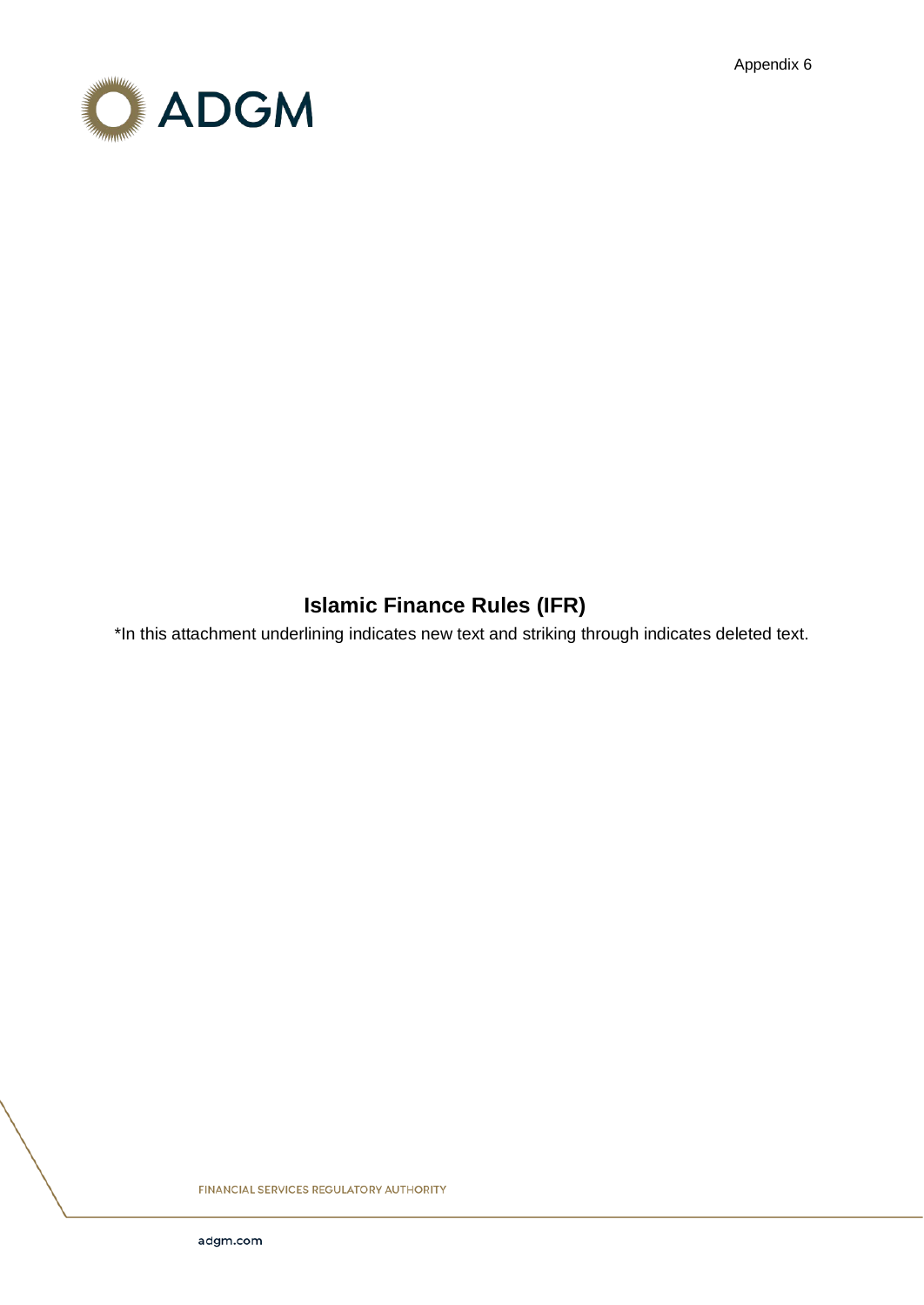# 1. **INTRODUCTION**

### 1.1 **Application**

- 1.1.1 These Islamic Finance Rules apply to:
	- (a) every Authorised Person who carries on, or holds itself out as carrying on, an Islamic Financial Business in the ADGM whether as an Islamic Financial Institution or through an Islamic Window;
	- (b) a Fund Manager of a Domestic Fund which is operated or held out as being operated as an Islamic Fund; and
	- (c) an Authorised Person making an Offer in the ADGM relating to a Security which is, or is held out as being, a Shari'a-compliant Security.; and
	- (d) a Recognised Body that carries on, or holds itself out as carrying on, an Islamic Financial Business in the ADGM.

### **Guidance**

- (i) A subset Certain of the requirements that apply to Authorised Persons Conducting Islamic Financial Business or distributing Shari'a-compliant Securities are included in these Islamic Finance Rules. An Authorised Person that has a Financial Services Permission to operate as an Islamic Financial Institution or that has a Financial Services Permission to operate an Islamic Window will also be subject to the requirements relating to such Regulated Activity or specified category of Regulated Activity that are included in other Rulebooks issued by the Regulator of the ADGM Rulebook as required by the terms of that Authorised Person's Financial Services Permission.
- (ii) A subset of the requirements that apply to Recognised Bodies Conducting Islamic Financial Business are included in these Islamic Finance Rules. A Recognised Body that has a Recognition Order to operate an Islamic Financial Business will also be subject to those Rules in the FSRA's Rulebooks that are applicable to Recognised Bodies.

#### 1.2 **Overview of the IFR Rulebook**

References in these Islamic Finance Rules to numbered IFRs are references to specific numbered chapters of these Islamic Finance Rules.

### **Guidance**

- (i) The rules in these Islamic Finance Rules are made under, or for the purposes of, the Financial Services and Markets Regulations 2015 FSMR . Guidance may indicate any additional rulebook to which these Islamic Finance Rules relate.
- (ii) IFR 2 and IFR 3 contain the general requirements and obligations that apply to an Authorised Person who conducts any Islamic Financial Business. IFR 4 contains the accounting and audit requirements that apply to such Authorised Persons.
- $(iii)$  …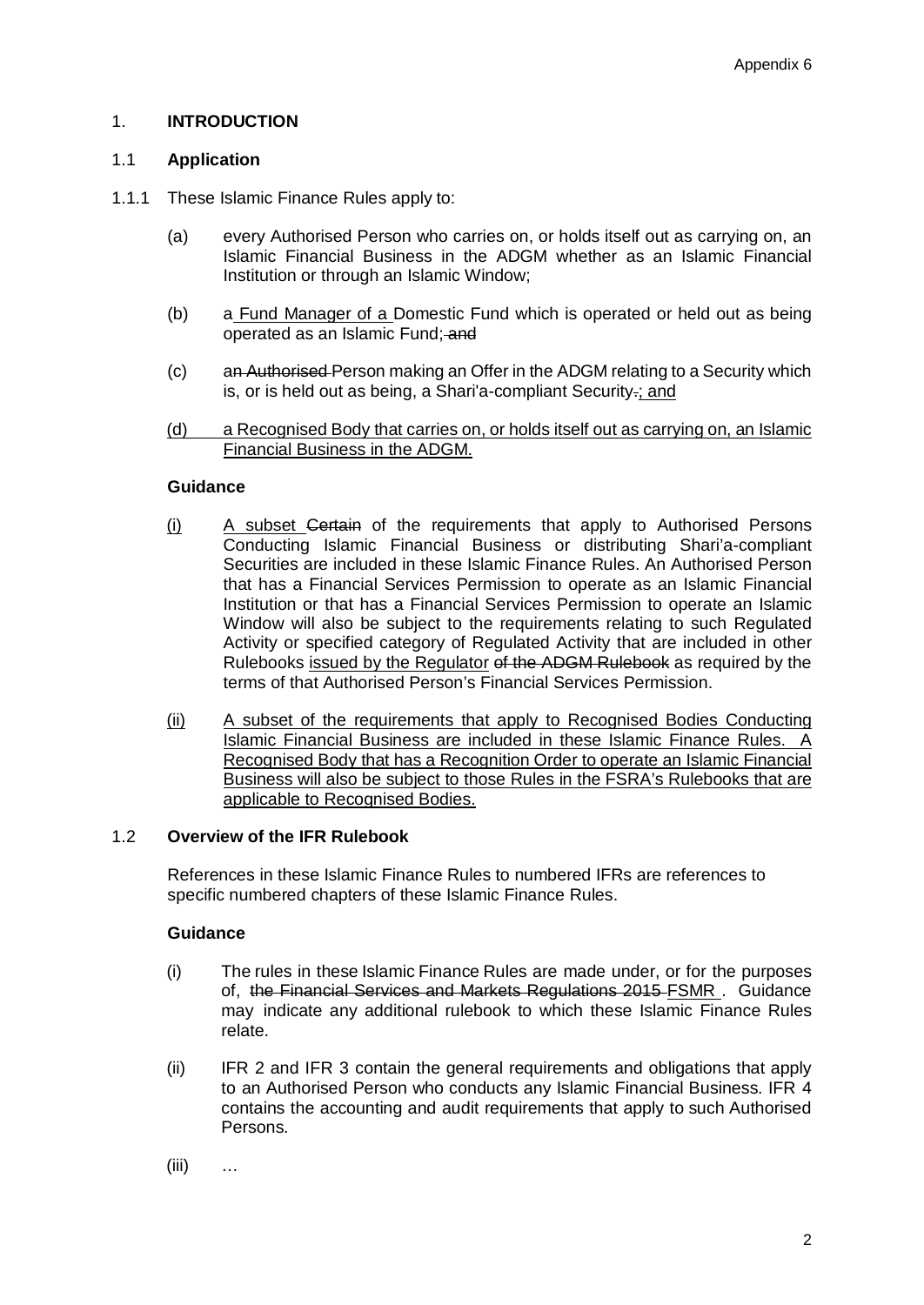# 2. **ISLAMIC FINANCE**

### 2.1 **Application**

2.1.1 This Chapter IFR 2-applies to every Authorised Person and Recognised Body to whom these Islamic Finance Rules apply in accordance with IFR 1.1.

# 2.2 **Activities that constitute Conducting Islamic Financial Business**

Conducting Islamic Financial Business means:

- (a) in relation to an Authorised Person, carrying on one or more Regulated Activities or specified category of Regulated Activity in accordance with Shari'a; and
- (b) in relation to a Recognised Body, carrying on all or any part of its business in accordance with Shari'a,

and Islamic Financial Business shall be construed accordingly.

### **Guidance**

The Financial Services and Markets Regulations 2015 FSMR sets out the activities that constitute Regulated Activities.

# 2.3 **Conducting Islamic Financial Business**

# **Authorised Persons**

2.3.1 An Authorised Person shall not hold itself out as Conducting Islamic Financial Business unless it has a Financial Services Permission authorising it to Conduct Islamic Financial Business either:

…

2.3.3 An Authorised Person, other than an Islamic Financial Institution, that has a Financial Services Permission to operate an Islamic Window is an Authorised Person that conducts Islamic Financial Business as a segregated part of its overall business operations.

### **Guidance**

(i) Part 4 of the Financial Services and Markets Regulations 2015FSMR governs the making of an application for a Financial Services Permission to conduct Islamic Financial Business.

…

(iv) An Authorised Person may, subject to meeting any requirements and restrictions in the ADGM-Rulebooks issued by the Regulator, carry on more than one Regulated Activity (including, without limitation, more than one Islamic Financial Business), provided that such activities fall within the scope of the Authorised Person's Financial Services Permissions required.

# **Recognised Bodies**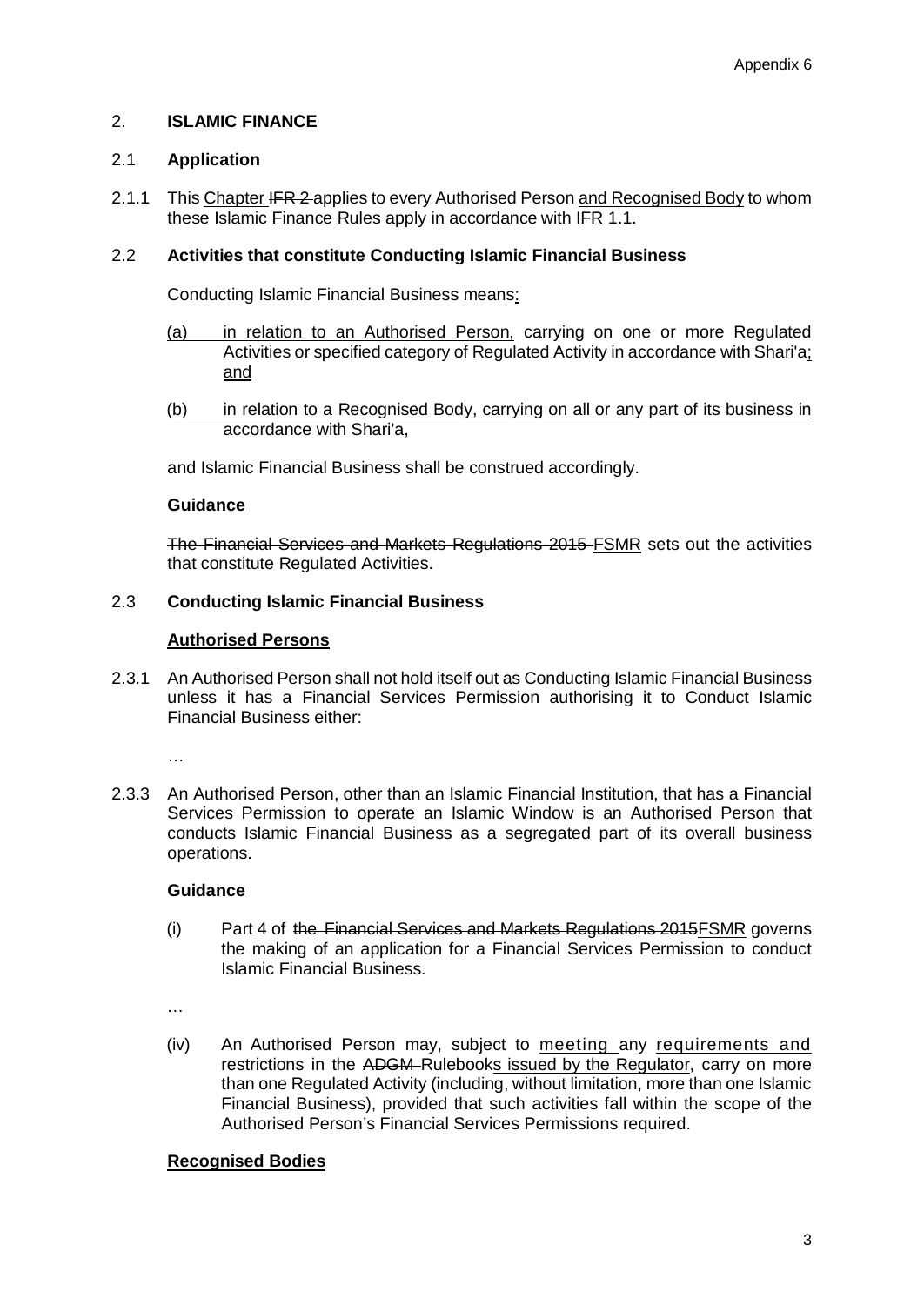2.3.4 A Recognised Body shall not hold itself out as Conducting Islamic Financial Business unless it has a Recognition Order with a stipulation permitting it to do so.

### **Guidance**

- (i) Part 12 of FSMR governs the making of an application for a Recognition Order, including to conduct Islamic Financial Business.
- (ii) A Recognised Body must obtain a Recognition Order with a stipulation permitting it to do so before carrying on Islamic Financial Business.
- (iii) A Recognised Body with a Recognition Order permitting it to conduct Islamic Financial Business may conduct any part of its business that is held out as being conventional business without regard for these Islamic Finance Rules, but shall conduct any of its business expressed to be Islamic Financial Business in accordance with these Islamic Finance Rules, as applicable.

### 2.4 **Islamic financial instruments and products**

### **Authorised Persons**

- 2.4.1 Unless otherwise stated in these Islamic Finance Rules, an Authorised Person (whether acting as an Islamic Financial Institution or through an Islamic Window) will be entitled to carry on any Regulated Activity or specified category of Regulated Activity as Islamic Financial Business provided that:
	- (a) it has complied with all other applicable provisions of the ADGM-Rulebooks issued by the Regulator in relation to the Regulated Activity or specified category of Regulated Activity to be carried on as Islamic Financial Business; and
	- (b) the carrying on of such Regulated Activity or specified category of Regulated Activity as an Islamic Financial Business has been approved by its Shari'a Supervisory Board.

### **Guidance**

(i) Whether or not a Regulated Activity or specified category of Regulated Activity is to be carried on as Islamic Financial Business that Regulated Activity or specified category of Regulated Activity must be carried out in compliance with (or in reliance on an exemption from) all other relevant parts of the ADGM Rulebooks issued by the Regulator.

…

- (v) The ADGM regulatory regime applies to any Authorised Person carrying on any Islamic Financial Business in the ADGM if the activity:
	- (A) relates to a financial instrument or product of the kind described in Guidance Notes (viii) and (ix) (Profit Sharing Investment Accounts), (x) and (xi) (Investments), and (xii) to (xv) (Takaful) below; and/or
	- (B) is conducted by way of business and not expressly excluded from regulation as a Regulated Activity. Note there are a number of such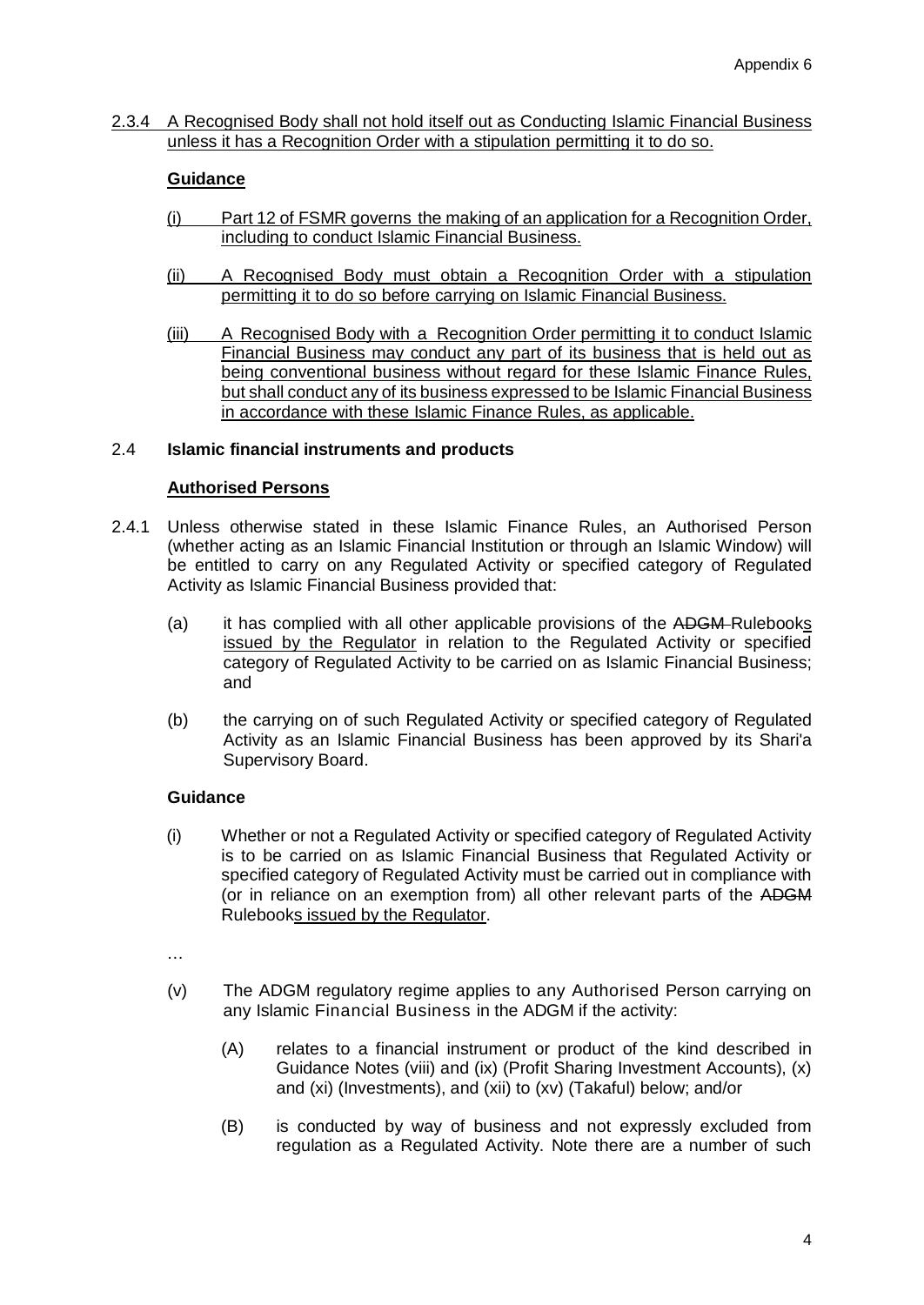exclusions in the Financial Services and Markets Regulations 2015 FSMR.

- (vi) The Regulator will, when considering the treatment of Islamic Financial Business arrangements, take a "substance over form" approach giving particular weight to the economic substance of a particular activity over the legal and/or Shari'a form taken by it.
- (vii) The issue of financial products which are securities such as shares, bonds (falling under paragraphs 88 or 90 of Schedule 1 to the Financial Services and Markets Regulations 2015 FSMR), Sukuk or units in a Collective Investment Fund (in each case as defined in the Financial Services and Markets Regulations 2015 FSMR) attracts product-specific disclosure requirements such as the publication of a Prospectus or an Exempt Disclosure Statement. Where such securities are included on an Official List of securities or made available to the public in the ADGM, there are initial and ongoing disclosure and other obligations that apply to the Reporting Entity (generally the issuer) under the MKT Rulebook. These MKT obligations are distinct from the obligations that apply to Persons carrying on Regulated Activities in respect of such Securities.

### **Profit Sharing Investment Accounts (PSIAs)**

- (viii) PSIAs do not fall within the definitions of Dealing in Investments, Arranging Deals in Investments or Advising on Investments or Credit in Schedule 1 to the Financial Services and Markets Regulations 2015 FSMR or the definition of Investments in the Glossary ("GLO"). They are contractual arrangements under which Islamic banks invest clients' funds, often (though not always) on a pooled basis, and are generally treated by the bank as off balance sheet. They are generally structured under the Shari'a principle of Mudaraba, the guiding principle of which is that the investor bears the full investment risk. Although PSIAs have the characteristics of a Collective Investment Fund, under an express exclusion provided under paragraph 63 of Schedule 1 to the Financial Services and Markets Regulations 2015 FSMR, they are not treated as such. Instead, Managing a PSIA is a distinct Regulated Activity as defined in paragraph 64 of Schedule 1 to the Financial Services and Markets Regulations 2015 FSMR.
- $(ix)$  …

### **Specified Investments**

(x) Specified Investments are defined paragraphs 84 to 99 of the Financial Services and Markets Regulations 2015 FSMR. Any of the conventional specified investments defined paragraphs 85 to 99 of Schedule 1 to the Financial Services and Markets Regulations 2015 FSMR can be offered in Shari'a-compliant form, provided that the directions of the Shari'a Supervisory Board engaged in connection with such offer are complied with. Shari'a-compliant Specified Investment include, without limitation:

…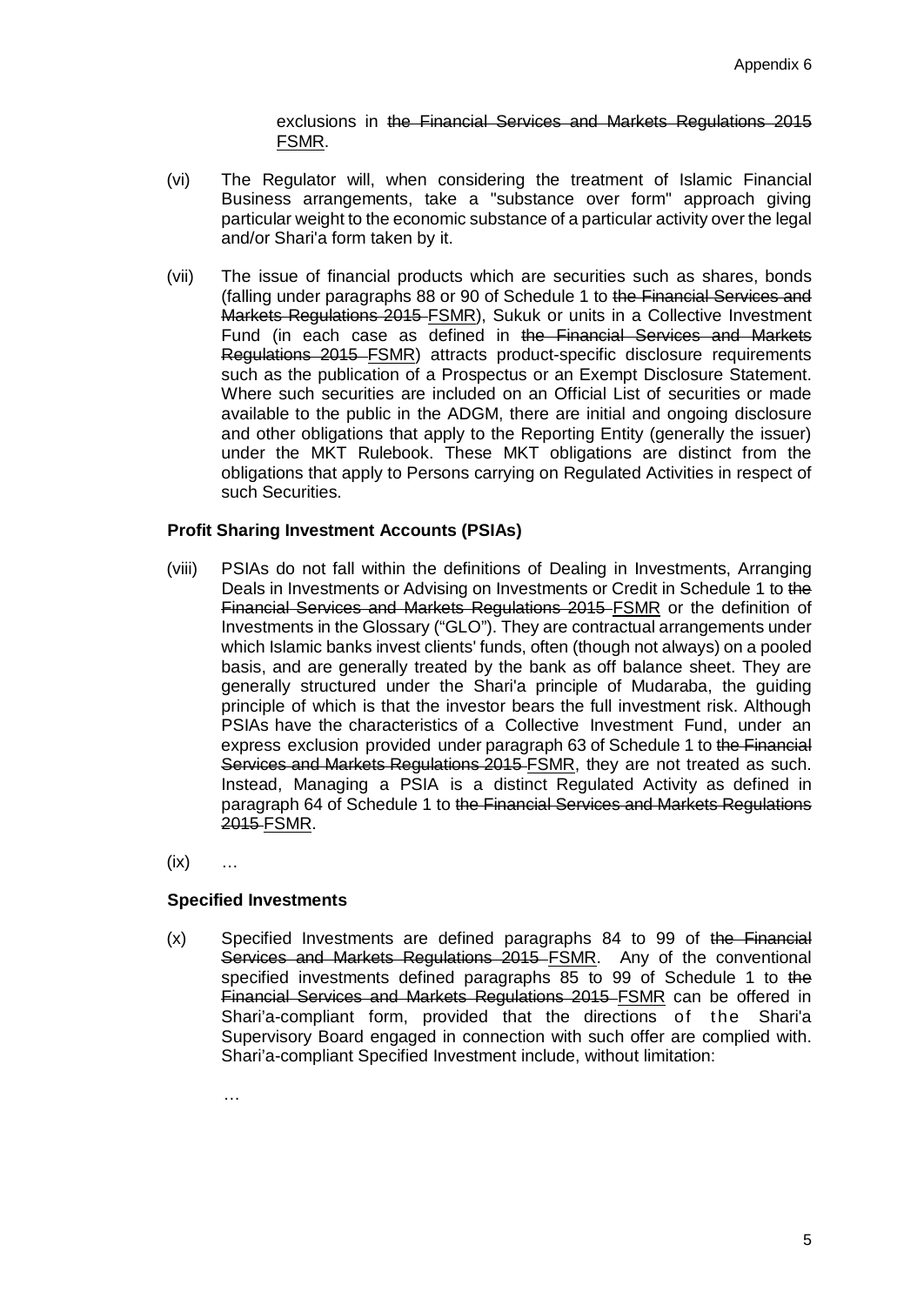# **Takaful**

…

- (xiv) Any Authorised Persons conducting Takaful activities shall, for the purposes of the ADGM-Rulebooks issued by the Regulator, be deemed to be conducting insurance business. There are two types of Regulated Activities that comprise insurance business: Effecting Contracts of Insurance as principal or Carrying Out Contracts of Insurance as Principal. Accordingly, any Authorised Person carrying on these Regulated Activities is subject to the ADGM regime for regulating Regulated Activities. Where an Authorised Person carries out the activities described under Effecting Contracts of Insurance or Carrying Out Contracts of Insurance as Principal in connection with Takaful such Authorised Person will be subject to the ADGM regime for regulating Regulated Activities and, in addition, will be subject to the Takaful-specific requirements set out in this Rulebook (see IFR 8). In addition, there are certain activities relating to insurance, such as advising and arranging, which are regulated as Insurance Intermediation as defined in Chapter 4 of Schedule 1 to the Financial Services and Markets Regulations 2015 FSMR. Authorised Persons conducting those activities in relation to Takaful are regulated in the same way as Authorised Persons conducting such activities in relation to conventional insurance.
	- (xv) **Family Takaful**

…

# **Recognised Bodies**

- 2.4.2 Unless otherwise stated in these Islamic Finance Rules, a Recognised Body will be entitled to carry on all, or any part, of its business as Islamic Financial Business provided that:
	- (a) it has complied with all other applicable provisions of the Rulebooks issued by the Regulator in relation to the part of its business to be carried on as Islamic Financial Business; and
	- (b) the carrying on of such part of its business as an Islamic Financial Business has been approved by its Shari'a Supervisory Board.

### **Guidance**

- (i) Whether or not all, or any part, of a Recognised Body's business is to be carried on as Islamic Financial Business, that business must be carried out in compliance with all other relevant parts of the Rulebooks issued by the Regulator.
- (ii) These Islamic Finance Rules set out the specific instances where additional Rules are required in order to ensure that certain aspects of a Recognised Body's business activities qualify as Islamic Financial Business and to ensure that such business remains Shari'a-compliant.
- (iii) For any part of a Recognised Body's business carried on as Islamic Financial Business that is not specifically referred to in these Islamic Finance Rules, the requirement under IFR 2.4.2(b) will be sufficient to qualify that business as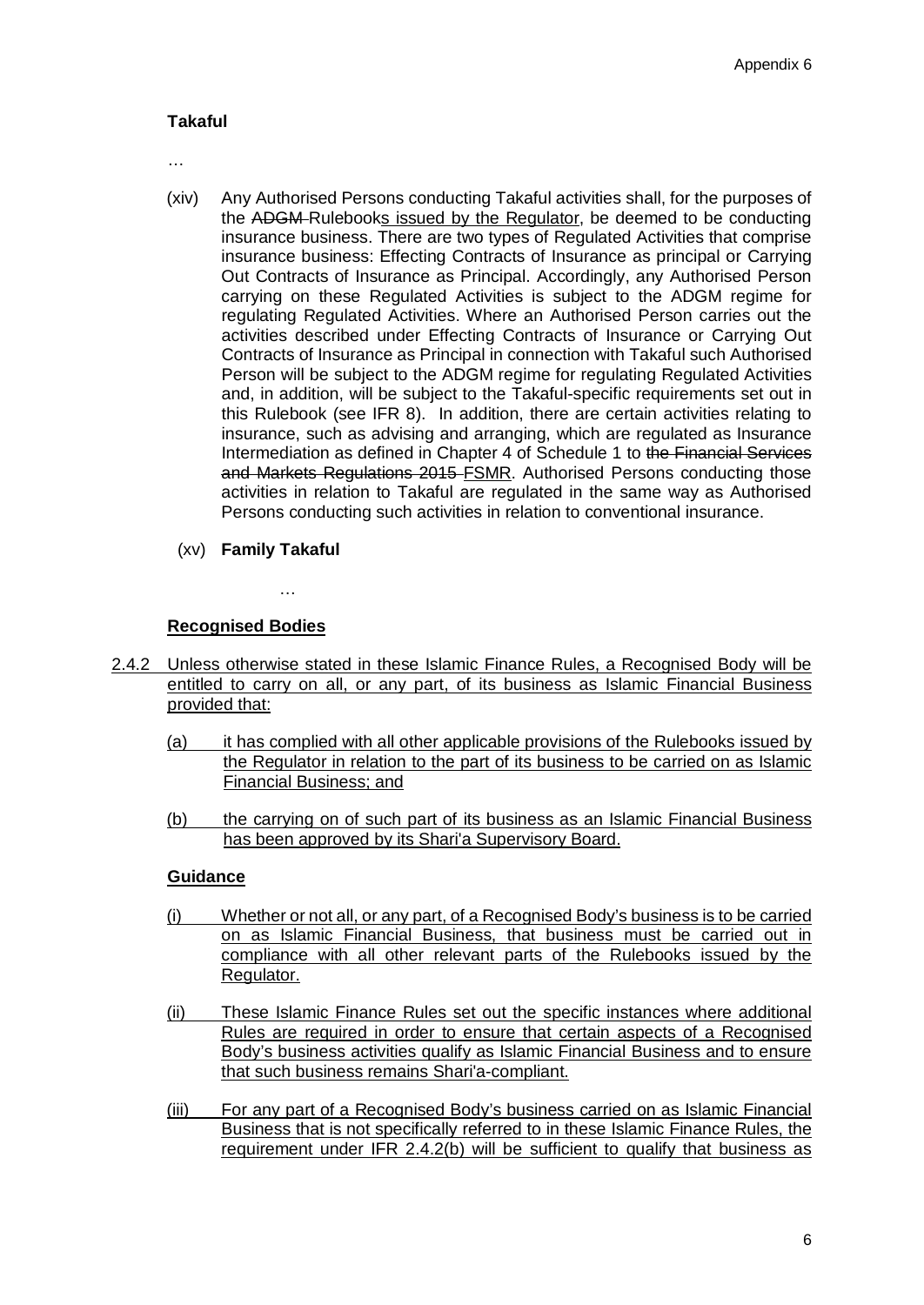Islamic Financial Business without the need for additional steps to be taken unless the Regulator believes that any such additional steps may be necessary.

- (iv) The Regulator shall have the power to designate any part of a Recognised Body's business as not being in compliance with Shari'a in the event that the Regulator believes that such activity or specified category of activities involves matters that are contrary to the aims of Shari'a.
- (v) The Regulator will, when considering the treatment of Islamic Financial Business arrangements, take a "substance over form" approach giving particular weight to the economic substance of a particular activity over the legal and/or Shari'a form taken by it.
- (vi) The issue of Financial Instruments that are Securities, such as Shares, Debentures (falling under paragraphs 88 or 90 of Schedule 1 of FSMR), Sukuk or Units attracts product-specific disclosure requirements such as the publication of a Prospectus or an Exempt Disclosure Statement. Where such Securities are included on the Official List of Securities or made via an Offer of Securities within ADGM, there are initial and ongoing disclosure and other obligations that apply to the Issuer/Reporting Entity under the MKT Rulebook. These MKT obligations are distinct from the obligations that apply to Recognised Bodies in respect of such Securities.

# 2.5 **Shari'a-compliant Regulated Activity**

2.5.1 For the purposes of paragraph 64 of Schedule 1 to the Financial Services and Markets Regulations 2015 FSMR, carrying on a Regulated Activity in manner that complies with Shari'a is a specified kind of activity. Such Shari'a-compliant Regulated Activities shall include without limitation:

…

- 2.5.3 The Shari'a-compliant Regulated Activities listed in IFR 2.5.1(c) and IFR 2.5.1(d) above shall not constitute the Conducting of Islamic Financial Business and shall not require an Authorised Person that engages in the Regulated Activities listed in IFR 2.5.1(c) and IFR 2.5.1(d) to have a Financial Services Permission under IFR 2.3 in the limited circumstances in which the parties to that Investment or the provision of Credit are each separately advised as to matters of Shari'a and the Authorised Person undertaking such Regulated Activity:
	- (a) has a Financial Services Permission authorising it carry out such Regulated Activity under the Financial Services and Markets Regulations 2015 FSMR;

…

# 3. **GENERAL OBLIGATIONS**

### 3.1 **Application**

3.1.1 This IFR 3-chapter applies to an Authorised Person or Recognised Body that carries on Islamic Financial Business in the ADGM.

…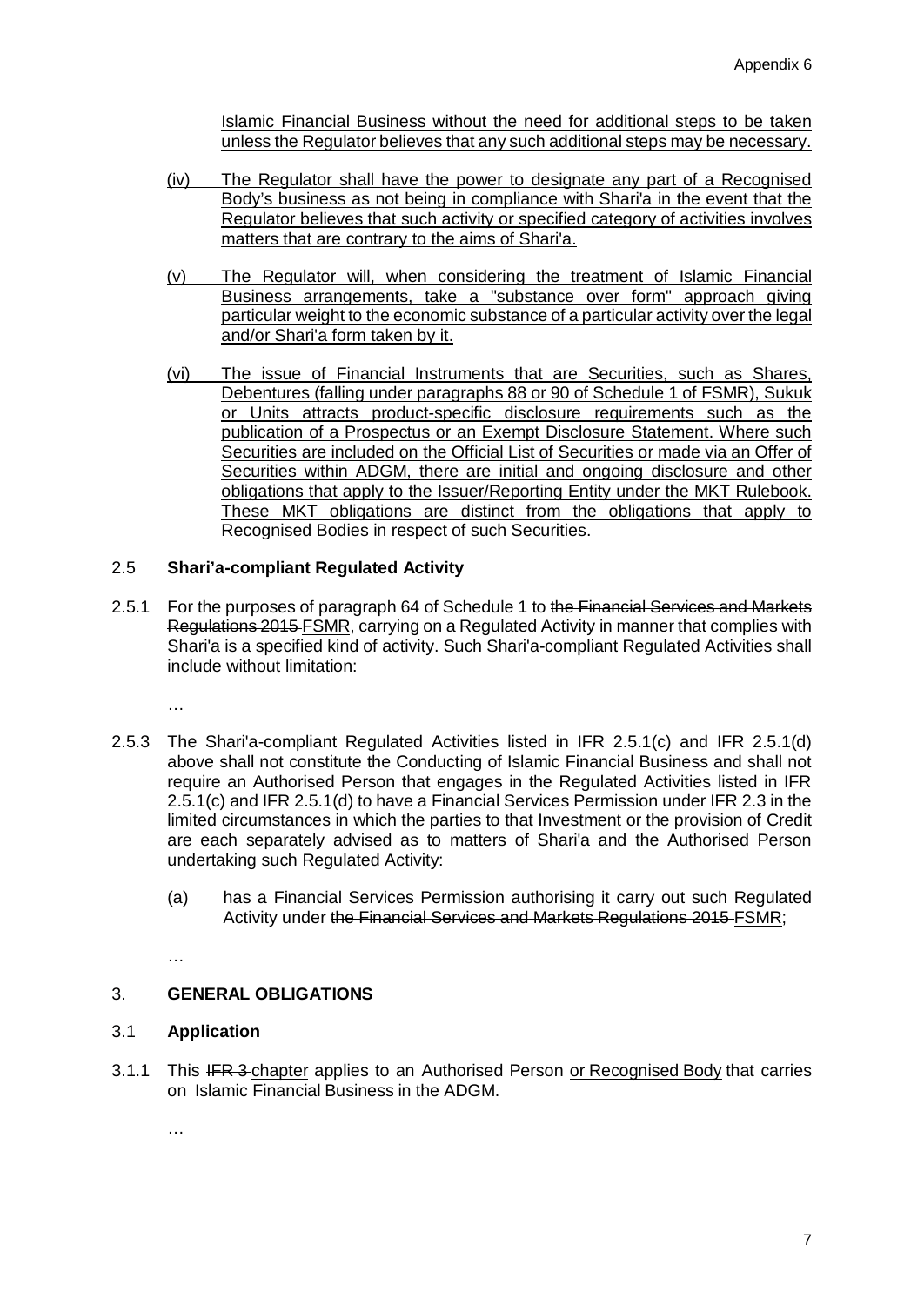### 3.3 **Systems and controls**

<span id="page-7-0"></span>3.3.1 An Authorised Person or Recognised Body Conducting Islamic Financial Business must establish and maintain systems and controls which enable it to comply with the applicable Shari'a requirements.

### **Guidance**

- (a) This IFR 3-chapter should be read in conjunction with GEN 3.
- (b) Responsibility for ensuring that an Islamic Financial Institution–or, Islamic Window or the part of a Recognised Body's business Conducting Islamic Financial Business, complies with Shari'a ultimately rests with the senior management of that Authorised Person's or Recognised Body, as relevant senior management. The systems and controls required by IFR [3.3.1](#page-7-0) will assist senior management to ensure that there is such compliance.
- (c) The Governing Body should, when setting the business objectives and strategies of an Islamic Financial Institution–or, an Islamic Window or for a Recognised Body Conducting Islamic Financial Business and on an on-going basis, make use of the expertise of the Shari'a Supervisory Board of the Islamic Financial Institution's or, Islamic Window's or Recognised Body, Shari'a Supervisory Board as appropriate.
- (d) Similarly, Approved Person(s) or Recognised Person(s) performing Controlled Function(s) or Recognised Function(s) within the Islamic Financial Institution or, Islamic Window or Recognised Body, particularly compliance and internal audit, should have easy access to the Shari'a Supervisory Board in relation to matters involving Shari'a compliance.
- (e) The members of the Shari'a Supervisory Board of an Islamic Financial Institution-or, Islamic Window or Recognised Body should also have adequate access to the Governing Body, senior management and the Persons performing Control Functions as appropriate to ensure that their roles can be effectively discharged.

### 3.4 **Policy and procedures manual**

- 3.4.1 An Authorised Person or Recognised Body Conducting Islamic Financial Business must implement and maintain an Islamic Financial Business policy and procedures manual in relation to its Islamic Financial Business which addresses the following matters:
	- (a) the manner in which the compliance function will be undertaken, in respect of Shari'a compliance;
	- (b) the manner in which the Shari'a Supervisory Board will oversee and advise in regard to the Islamic Financial Business conducted by the Authorised Person or Recognised Body;
	- (c) the manner in which Shari'a Supervisory Board fatawa fatwa, rulings and guidelines will be recorded, disseminated and implemented and the internal Shari'a review undertaken;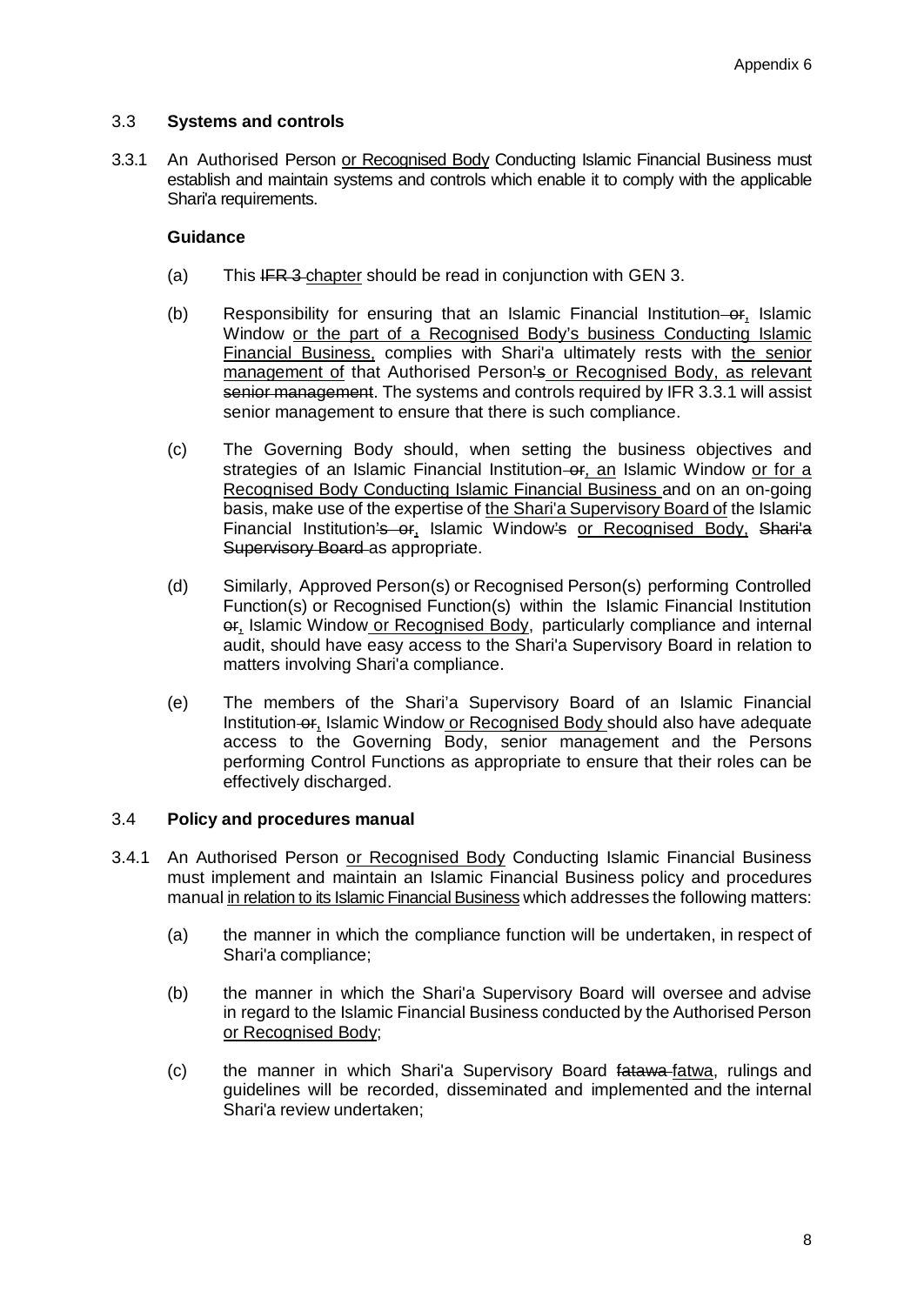- (d) the manner in which disputes between the Shari'a Supervisory Board and the Authorised Person or the Recognised Body, as relevant, in respect of Shari'a compliance will be addressed;
- (e) the process for approving those internal systems and controls which are in place to ensure not only that the Islamic Financial Business is carried out in compliance with Shari'a, but that information is disseminated, using an appropriate method and manner, to investors and Persons to whom access to its facilities are provided;
- (f) the manner in which conflicts of interest will be identified and managed including where prescribed; and
- (g) in respect of an Authorised Person operating an Islamic Window, or a Recognised Body carrying on all or part of its business as Islamic Financial Business, the systems and controls in place to ensure the appropriate separation of the Islamic Financial Business of the Authorised Person from its conventional business.

### 3.5 **Shari'a Supervisory Board**

- 3.5.1 Where an Authorised Person has been granted a Financial Services Permission or a Recognised Body holds a Recognition Order with a stipulation permitting it to conduct Islamic Financial Business, it shall comply at all times with the following, as relevant to it.:
	- (a) An Authorised Person that has a Financial Services Permission authorising it to conduct Islamic Financial Business as an Islamic Financial Institution shall appoint a Shari'a Supervisory Board.
	- (b) An Authorised Person that has a Financial Services Permission authorising it to conduct Islamic Financial Business through an Islamic Window shall appoint a Shari'a Supervisory Board.
	- (c) A Recognised Body that has a Recognition Order with a stipulation permitting it to conduct Islamic Financial Business shall appoint a Shari'a Supervisory Board. The Regulator may make, vary or withdraw rules prescribing the appointment, formation, conduct and operation of a Shari'a Supervisory Board.
- <span id="page-8-0"></span>3.5.2 When an Authorised Person or Recognised Body appoints a Shari'a Supervisory Board, it must ensure that:
	- (a) the Shari'a Supervisory Board has at least three members;
	- (b) the members appointed to the Shari'a Supervisory Board are competent to perform their functions as Shari'a Supervisory Board members;
	- (c) any appointments, dismissals or changes in respect of members of the Shari'a Supervisory Board are approved by the Governing Body of the Authorised Person or Recognised Body, as relevant; and
	- (d) no member of the Shari'a Supervisory Board is a director or Controller of the Authorised Person or Recognised Body, as relevant.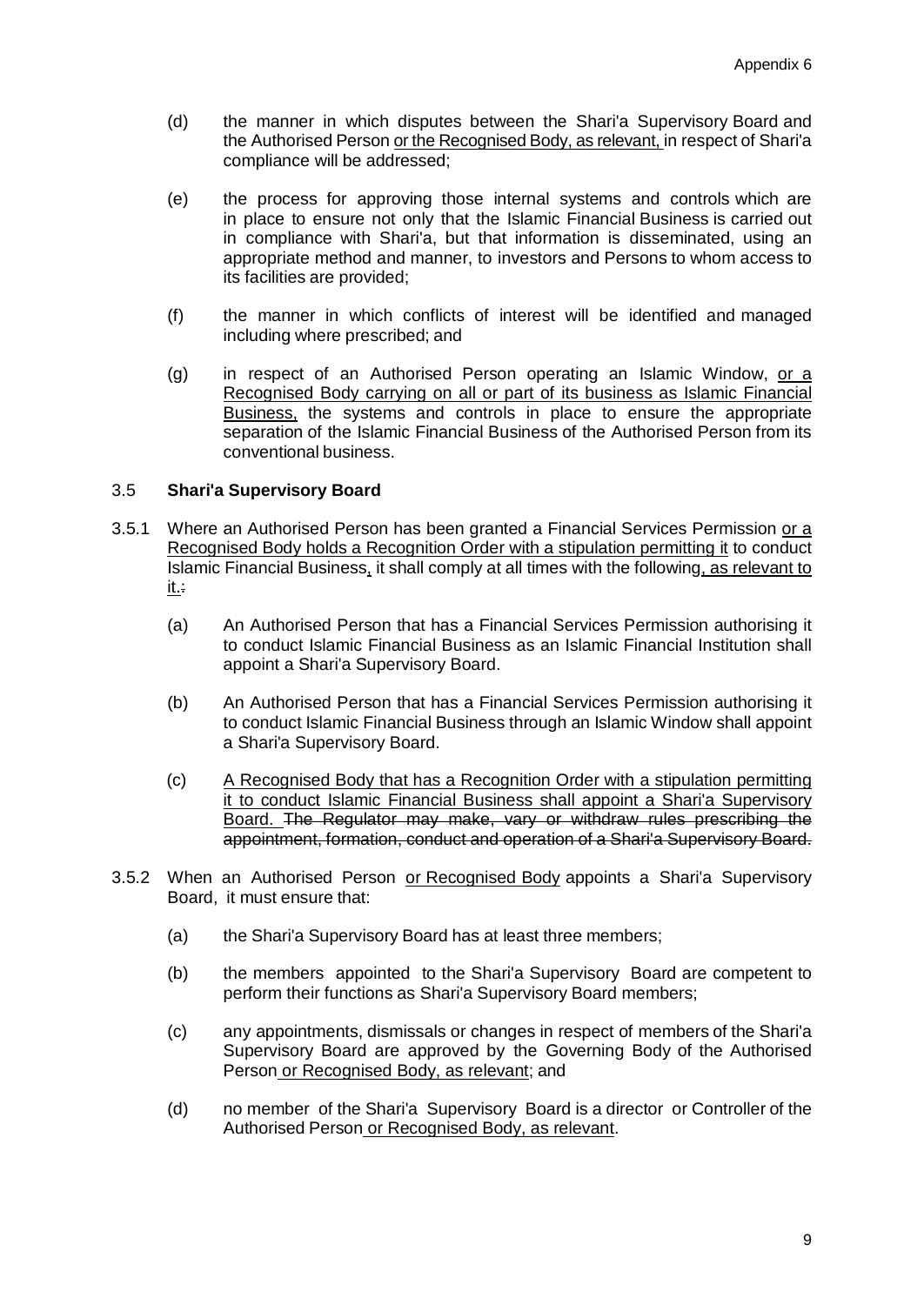### **Guidance**

For the purposes of IFR [3.5.2,](#page-8-0) an Authorised Person or Recognised Body should consider the previous experience and qualifications of the proposed Shari'a Supervisory Board members to assess whether the proposed Shari'a Supervisory Board member is competent to advise on the Islamic Financial Business to be undertaken by the Authorised Person or Recognised Body, as relevant.

- 3.5.3 An Authorised Person or Recognised Body must document its policy in relation to:
	- (a) how appointments, dismissals or changes will be made to the Shari'a Supervisory Board;
	- (b) the process through which the suitability of Shari'a Supervisory Board members will be considered; and
	- (c) the remuneration of the members of the Shari'a Supervisory Board.
- 3.5.4 An Authorised Person or Recognised Body must establish and maintain, for six years, records of:
	- (a) its assessment of the competency of the Shari'a Supervisory Board members;
	- (b) the agreed terms of engagement of each member of the Shari'a Supervisory Board; and
	- (c) the matters in  $IFR\text{-}Rules$  3.5.2(c) and 3.5.3.

#### **Guidance**

The records of the assessment of competency of Shari'a Supervisory Board members should clearly indicate; at least:

- (i) the factors that have been taken into account when making the assessment of competency;
- (ii) the qualifications and experience of the Shari'a Supervisory Board members;
- (iii) the basis upon which the Authorised Person or Recognised Body has deemed that the proposed Shari'a Supervisory Board member is suitable; and
- (iv) details of any other Shari'a Supervisory Boards of which the proposed Shari'a Supervisory Board member is, or has been, a member.
- 3.5.5 (a) The Authorised Person or Recognised Body must ensure that the Islamic Financial Business policy and procedures manual it is required to maintain under IFR 3.4.1 provides that:
	- (i) a member of the Shari'a Supervisory Board is obliged to notify the Authorised Person or Recognised Body of any conflict of interest that such member may have with respect to the Authorised Person, Recognised Body or, in the case of an Investment Trust, the Trustee; and
	- (ii) the Authorised Person or Recognised Body will take appropriate steps to manage any such conflict of interest so that the Islamic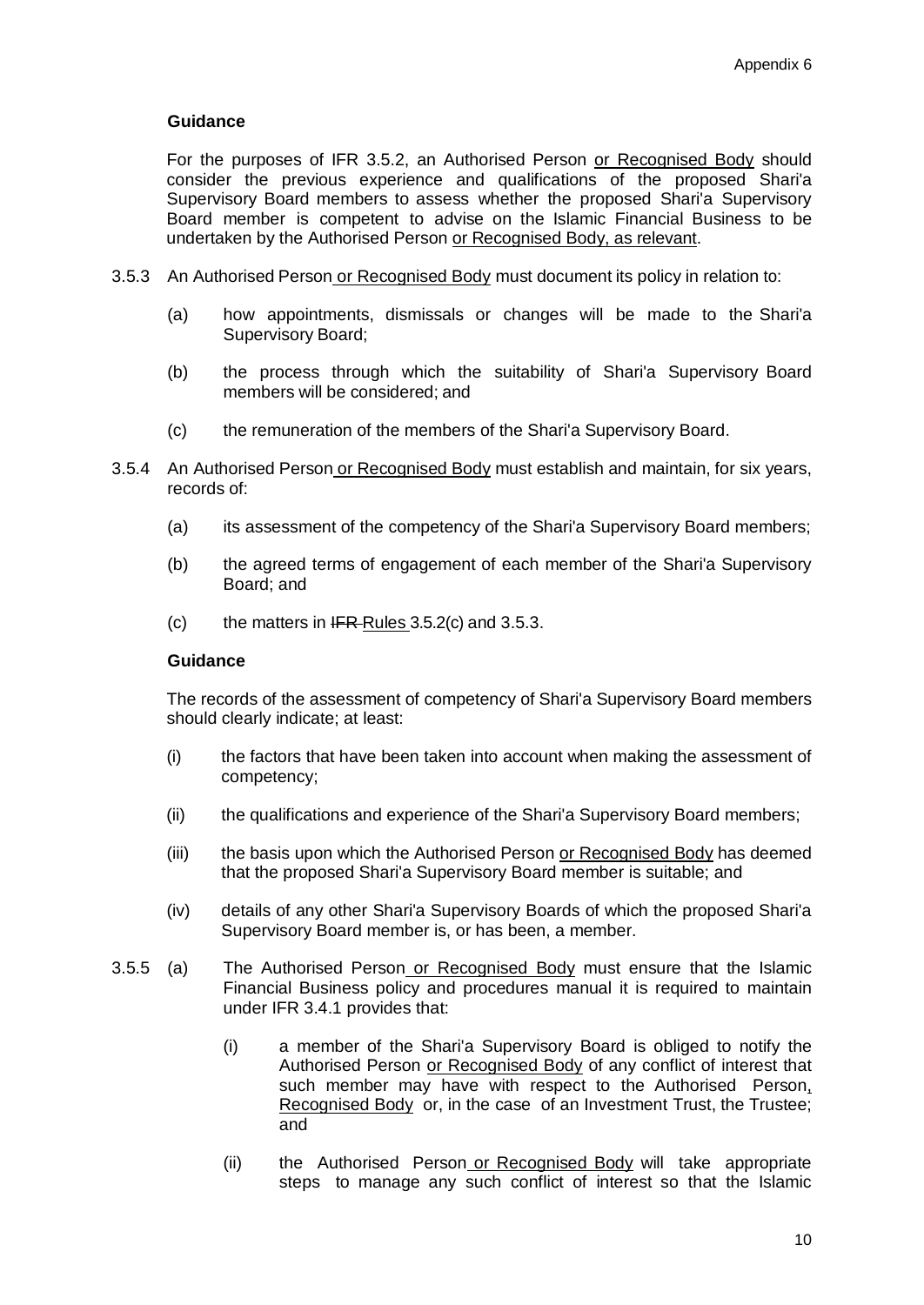Financial Business is carried out appropriately and in compliance with Shari'a, the interest of a client is not adversely affected and all clients are fairly treated and not prejudiced by any such interests.

- (b) If an Authorised Person or Recognised Body is unable to manage a conflict of interest as provided above, it must dismiss or replace the member as appropriate.
- 3.5.6 If requested by the Regulator, an Authorised Person or Recognised Body must provide the Regulator with information on its appointed or proposed Shari'a Supervisory Board members with regard to the qualifications, skills, experience and independence of the Shari'a Supervisory Board members.
- 3.5.7 An Authorised Person or Recognised Body must take reasonable steps to ensure that it and its Employees:
	- (a) provide such assistance as the Shari'a Supervisory Board reasonably requires to discharge its duties;
	- (b) give the Shari'a Supervisory Board right of access at all reasonable times to relevant records and information;
	- (c) do not interfere with the Shari'a Supervisory Board's ability to discharge its duties; and
	- (d) do not provide false or misleading information to the Shari'a Supervisory Board.

### 3.6 **Shari'a reviews**

- 3.6.1 An Authorised Person or Recognised Body must ensure that all Shari'a reviews are undertaken by the Shari'a Supervisory Board in accordance with AAOIFI GSIFI No 2.
- 3.6.2 (a) An Authorised Person or Recognised Body must commission an annual report from the Shari'a Supervisory Board which complies with AAOIFI GSIFI No 1.
	- (b) An Authorised Person or Recognised Body must deliver a copy of the annual report of the Shari'a Supervisory Board to the Regulator within 14 days of having received it.

# 3.7 **Internal Shari'a review**

- 3.7.1 An Authorised Person or Recognised Body must perform an internal Shari'a review to assess the extent to which the Authorised Person or Recognised Body complies with fatawa fatwa, rulings and guidelines issued by its Shari'a Supervisory Board.
- 3.7.2 An Islamic Financial Institution must perform the internal Shari'a review in accordance with AAOIFI GSIFI No. 3.
- 3.7.3 An Authorised Person which operates an Islamic Window must, to the extent possible, perform the internal Shari'a review in accordance with AAOIFI GSIFI No. 3 and must document the manner in which it will conduct that part of the internal Shari'a review that is not conducted in accordance with AAOIFI GSIFI No. 3.
- 3.7.4 A Recognised Body that carries on all, or part, of its business as an Islamic Financial Business must, to the fullest extent possible, perform the internal Shari'a review in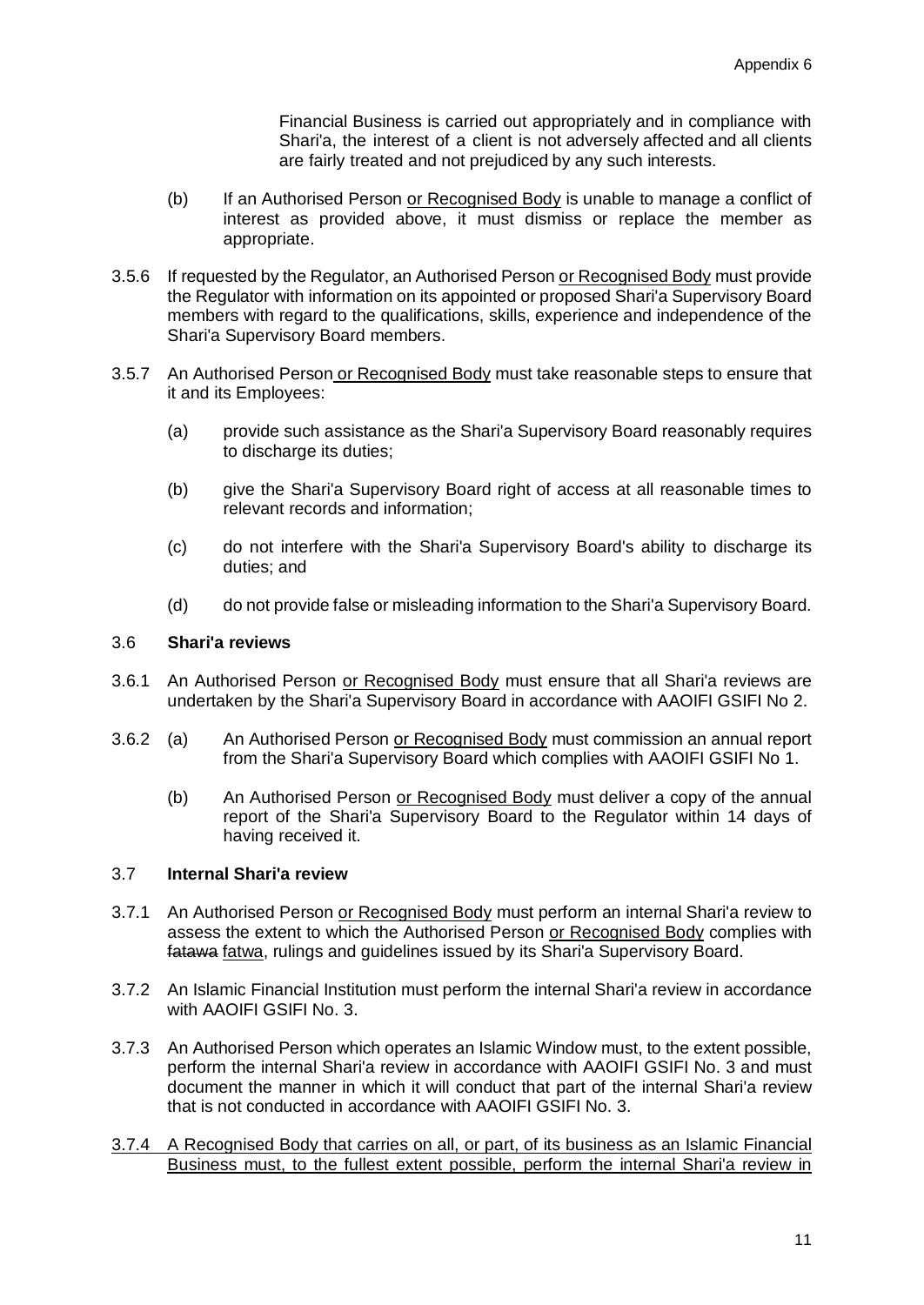accordance with AAOIFI GSIFI No. 3 and must document the manner in which it will conduct all, or that part, as applicable, of the internal Shari'a review that is not conducted in accordance with AAOIFI GSIFI No. 3.

### **Guidance**

GSIFI No. (3) (Internal Shari'a Review) establishes standards and provides guidance on the internal Shari'a review in institutions that conduct business in accordance with Shari'a. The standard covers the following:

…

3.7.45 An Authorised Person or Recognised Body must ensure that the internal Shari'a review is performed by the internal audit function or the compliance function of the Authorised Person or Recognised Body and that the individuals or departments involved in performing the review are competent and sufficiently independent to assess compliance with Shari'a.

### **Guidance**

For the purposes of assessing competency of personnel or departments which perform the internal Shari'a review, an Authorised Person or Recognised Body should consult AAOIFI GSIFI No. 3 paragraphs 9 to 16 inclusive.

### 3.8 **Additional conduct requirements**

#### **Guidance**

The COBS Rulebook contains conduct of business requirements that apply to Authorised Persons conducting Regulated Activities. Set out below are additional conduct requirements that apply to an Authorised Person carrying out any Regulated Activity in accordance with Shari'a. Certain conduct requirements detailed below also apply to a Recognised Body Conducting Islamic Financial Business.

### **Disclosure relating to Shari'a Supervisory Board**

- <span id="page-11-0"></span>3.8.1 (a) An Authorised Person or Recognised Body, must, subject to IFR 3.8.1(b) below, disclose to each client:
	- (i) at the outset of the relationship and thereafter at any time on request, details of the members of the Shari'a Supervisory Board of the Authorised Person's or Recognised Body, as relevant Shari'a Supervisory Board; and
	- (ii) at any time on request, details of the manner and frequency of Shari'a reviews.
	- (b) An Authorised Person does not have to make the disclosure required under IFR [3.8.1\(](#page-11-0)a) if it is a Fund Manager of an Islamic Fund and is making an Offer of Units of that Islamic Fund in accordance with the disclosure requirements of these Islamic Finance Rules.
	- (c) An Authorised Person or Recognised Body must disclose the following information to each Person granted access to its facilities at the outset of the relationship, and thereafter whenever the information changes: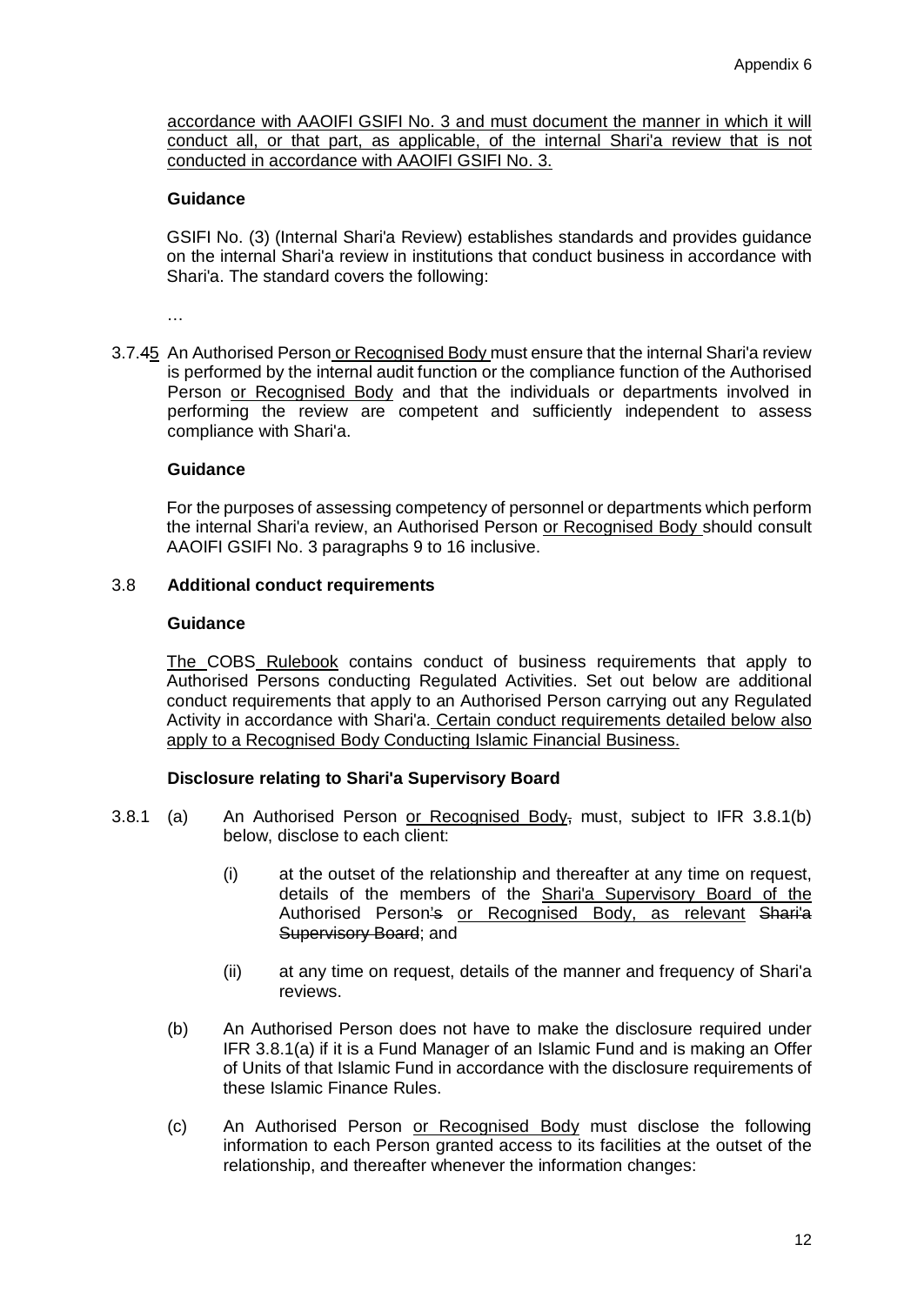- (i) the members of the Shari'a Supervisory Board of the Authorised Person's or Recognised Body Shari'a Supervisory Board; and
- (ii) if the Person granted access to its facilities requests, the manner and frequency of Shari'a reviews.

### **Guidance**

…

(iv) A Recognised Body may make the initial disclosures required under (a) by including such information on its website.

### **Marketing Mmaterial**

3.8.2 In addition to information required by COBS 3.2, any Memarketing Mematerial communicated by an Authorised Person to a Person must state which Shari'a Supervisory Board has reviewed the products or services to which the material relates.

#### **Guidance**

COBS 3.2.4 sets out the meaning of "Mmarketing Mmaterial".

#### **Islamic window**

- 3.8.3 (a) An Authorised Person that operates an Islamic Window must, subject to  $IFR$ 3.8.3(b) disclose to its clients and any Person granted access to its facilities whether or not it commingles funds attributable to its Islamic Financial Business with funds attributable to conventional financial business.
	- (b) An Authorised Person does not have to make the disclosure required under IFR 3.8.3(a) if it is a Fund Manager of an Islamic Fund and is making an Offer of Units of that Islamic Fund in accordance with the disclosure requirements in these Islamic Finance Rules.

….

#### 3.9 **Prudential requirements**

3.9.1 An Authorised Person in Porudential Category 1, 2, 3 or 5, as specified in the PRU Rulebook, which invests in or holds Islamic Contracts for purposes other than Managing PSIAs must calculate its Credit Risk or Market Risk in respect of those contracts in the same way as an Authorised Person holding or investing in Islamic Contracts for the purposes of Managing PSIAs as set out in IFR 5.4.

…

### 4. **ACCOUNTING AND AUDITING**

### 4.1 **Application**

4.1.1 This IFR 4 applies to every Authorised Person or Recognised Body carrying on Islamic Financial Business.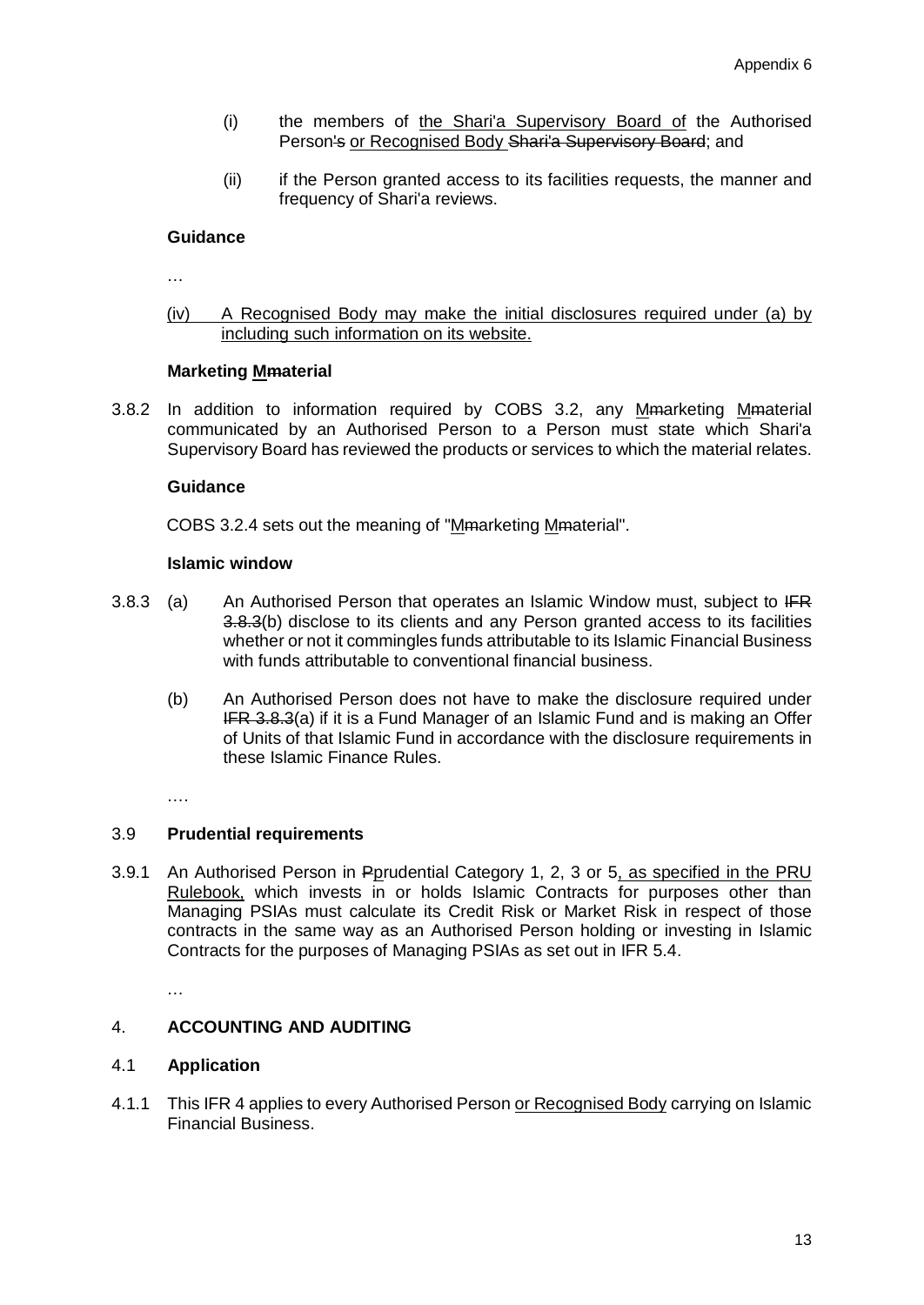### **Guidance**

GEN 6 contains the general accounting and audit requirements applying to Authorised Persons and Recognised Bodies.

### 4.2 **Financial statements – specific disclosures**

- 4.2.1 An Authorised Person or Recognised Body carrying on Islamic Financial Business must ensure that the financial statements required to be produced by it under GEN 6 contain the following additional disclosures:
	- (a) the role and authority of the Shari'a Supervisory Board in overseeing the Authorised Person's or Recognised Body's Islamic Financial Business;
	- (b) the method used in the calculation of the Zakat base;
	- (c) whether Zakat has been paid by the Authorised Person or Recognised Body;
	- (d) where Zakat has been paid by the Authorised Person or Recognised Body, the amount which has been paid; and
	- (e) where Zakat has not been paid by the Authorised Person or Recognised Body, sufficient information to allow a shareholder or other investor to compute the amount of his own liability to Zakat.

…

### 5. **MANAGING PROFIT SHARING INVESTMENT ACCOUNTS**

…

### 5.4 **Prudential requirements**

#### **Application and Interpretation**

- 5.4.1 (a) This section IFR 5-applies when calculating Credit Risk or Market Risk in respect of Islamic Contracts invested in or held by an Authorised Person Managing a PSIA, which is an Unrestricted PSIA.
	- (b) In Rule IFR 5.4.1 (a), the Islamic Contracts referred to are contracts which are funded by amounts invested in the relevant Unrestricted PSIA.
	- $(c)$  In this section IFR 5, the term "investing in or holding Islamic Contracts" means investing in or holding as principal.

…

5.4.2 An Authorised Person Managing a PSIA must ensure that its senior management establishes and maintains systems and controls that ensure that the Authorised Person is financially sound and able at all times to satisfy the specific prudential requirements arising out of Managing PSIAs, as detailed in the PRU Rulebook.

...

5.4.5 (a) An Authorised Person's Displaced Commercial Risk Capital Requirement is based on 35% of the sum of CRCOM and the Market Risk capital requirement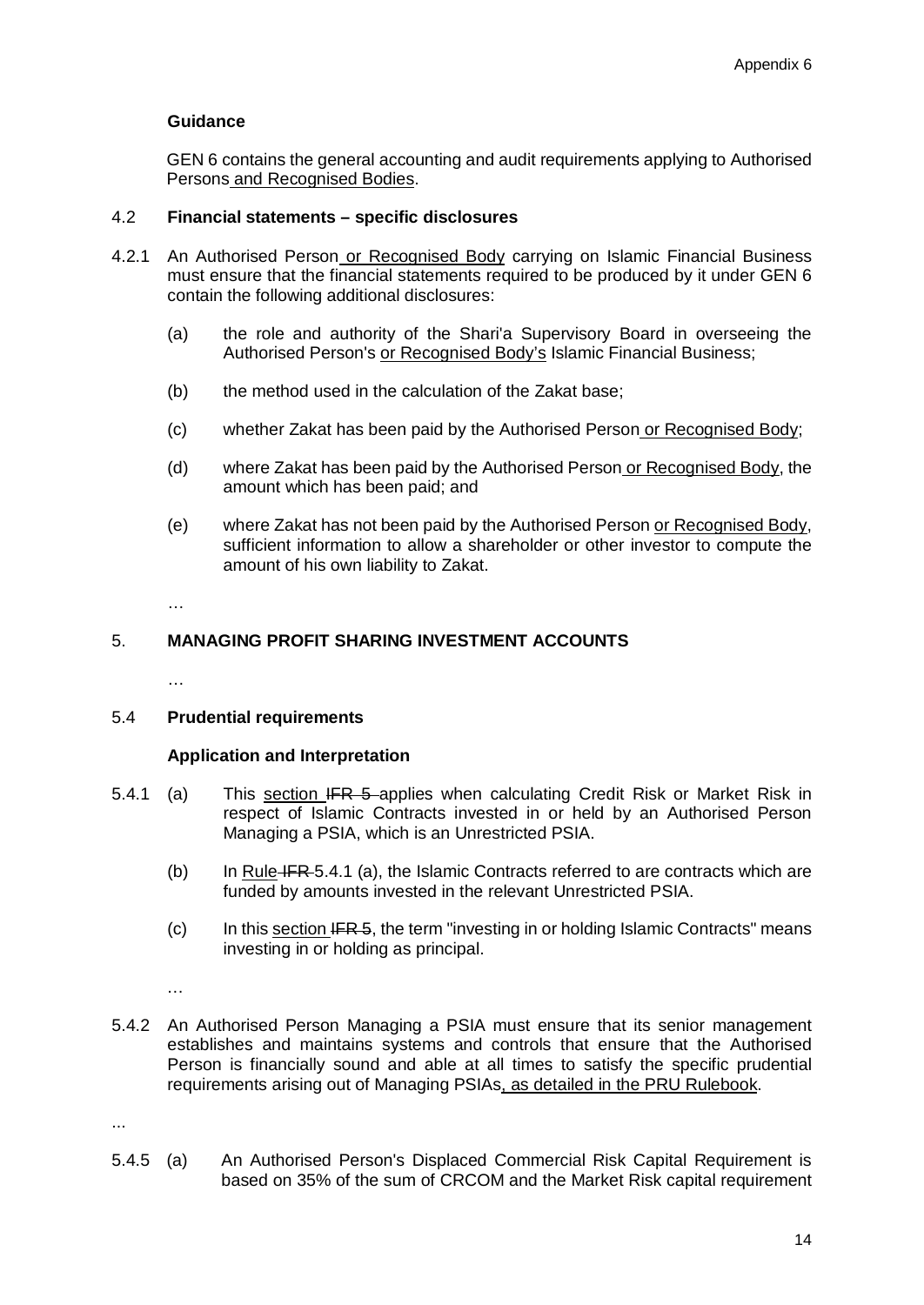of assets funded by Unrestricted PSIA holders and is calculated using the following formula:

PSIACOM = PSIACOM<sub>credit</sub> + PSIACOM<sub>market</sub> x 35%.

- (b) PSIACOM is the Displaced Commercial Risk Capital Requirement;
- (c) PSIACOMcredit is the Credit Risk capital requirement for assets funded by Unrestricted PSIA holders and is calculated in accordance with PRU Section 4.8; and
- (d) PSIACOMmarket is the Market Risk capital requirement for assets funded by Unrestricted PSIA holders and is calculated in accordance with PRU Chapter 5.

#### **Credit risk and counterparty risk for Islamic contracts**

- 5.4.6 (a) An Authorised Person Managing a PSIA, which is an Unrestricted PSIA, must calculate its PSIACOM $\theta$ m<sub>credit</sub> in relation to all Islamic Contracts financed by Unrestricted PSIAs in the manner prescribed in this IFR 5.
	- (b) An Authorised Person must, when undertaking the calculation in IFR 5.4.6(a), apply an appropriate risk weighting for the relevant Islamic Contract.
- 5.4.7 (a) In this IFR 5:
	- (i) "E" represents the Exposure determined by an Authorised Person as applicable to an Islamic Contract; and
	- (ii) "CRW" represents the risk weighting or capital charge assessed by an Authorised Person as appropriate to that Islamic Contract.
	- (b) Where an Islamic Contract is in the Non-Trading Book, an Authorised Person must determine the PSIACOM<sub>credit</sub> for that contract by applying the following formula:

 $PSIACOM_{\text{credit}} = E \times CRW \times 10\%$ .

- (c) Where an Islamic Contract is in the Trading Book, an Authorised Person must determine the PSIACOMcredit for that contract in accordance with the methodology in PRU Rules A4.7 and A4.8 as appropriate.
- (d) An Authorised Person must calculate its PSIACOM<sub>credit</sub> of all contracts by:
	- (i) identifying all Islamic Contracts to which this section applies;
	- (ii) valuing the underlying investment or asset of each Islamic Contract and reducing the value of any such investment or asset in the manner stipulated in Rule 4.9 of PRU, the result of which constitutes "E" for that Islamic Contract;
	- (iii) determining the risk weighting or capital charge appropriate to each contract, which will constitute the CRW for that contract in accordance with PRU Rules 4.10, 4.11 and 4.12;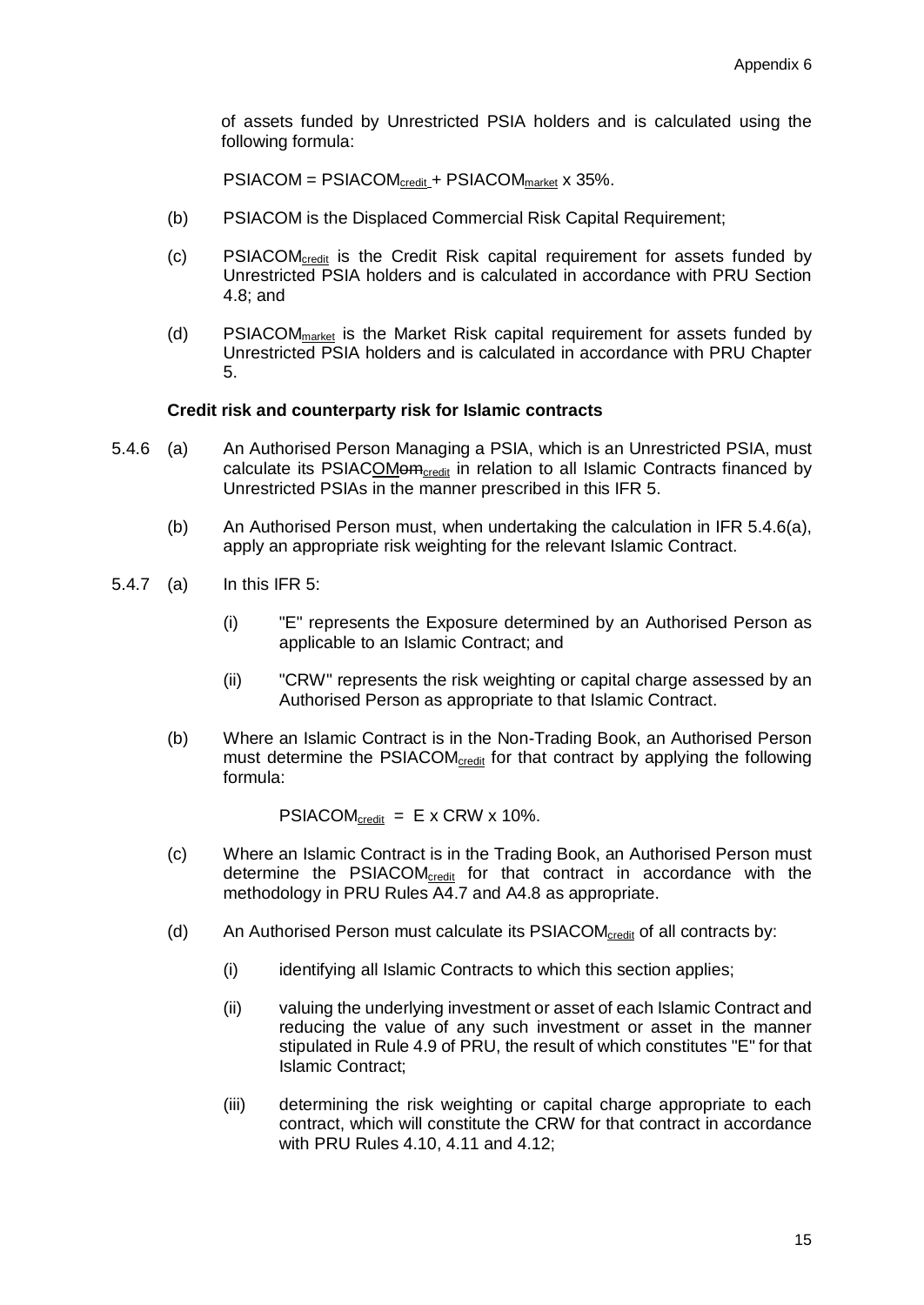- (iv) applying the respective formula in IFR 5.4.7(b) or (c) to determine of PSIACOM<sub>credit</sub> in respect of each contract; and
- (v) summing the PSIACOMcredit of each contract to determine the PSIACOM<sub>credit</sub> applicable to the Authorised Person.

### **Guidance**

- (i) The Regulator considers that this Guidance will assist an Authorised Person in applying the appropriate risk weighting or capital charge to each Islamic Contract for the purpose of IFR 5.4.7. Accordingly, the Regulator expects an Authorised Person managing PSIAs, which are Unrestricted PSIAs to pay due regard to this Guidance.
- (ii) The rules in this IFR 5 and this Guidance are also relevant to an Authorised Person which invests in or holds Islamic Contracts, when calculating CRCOM for Islamic Contracts under PRU Rule 4.
- (iii) Table 2 contains Guidance on how an Authorised Person (whether acting as an Islamic Financial Institution or through an Islamic Window) Managing a PSIA, which is an Unrestricted PSIA should apply risk weightings for Islamic Contracts in respect of calculating relevant E and CRW for its PSIACOMcredit component of the PSIACOM.

### **Table 2**

| <b>Islamic Contract type</b> | Underlying investment or asset | <b>CRW</b> |
|------------------------------|--------------------------------|------------|
|                              |                                |            |

 $(iv)$  …

#### **Market risk**

5.4.8 An Authorised Person Managing a PSIA, which is an Unrestricted PSIA, must calculate its PSIACOMmarket in relation to all underlying Islamic Contracts in the manner prescribed in PRU Chapter 5, except as may be provided in IFR 5.4.9 to 5.4.17.

#### …

### <span id="page-15-0"></span>6. **ISLAMIC COLLECTIVE INVESTMENT FUNDS**

#### **Guidance**

This IFR 6 contains additional requirements that apply to a Collective Investment Fund operated or held out as being operated as an Islamic Fund. A Collective Investment Fund is defined in Part 11 of the Financial Services and Markets Regulations 2015 FSMR. The definition in Part 11 of the Financial Services and Markets Regulations 2015 FSMR is very wide and can capture some Islamic Financial Business. However, under Part 1 of the Financial Services and Markets Regulations 2015 FSMR and the Fund Rules, the Regulator can make Rules excluding certain arrangements or types of arrangements from constituting a Fund. Certain types of Islamic Financial Business are not regulated as Collective Investment Funds due to express exclusions provided. Key Islamic Financial Business-related exclusions under the collective investment regime are managing insurance (in the form of Takaful), participation rights evidenced by Sukuk certificates and Managing PSIAs.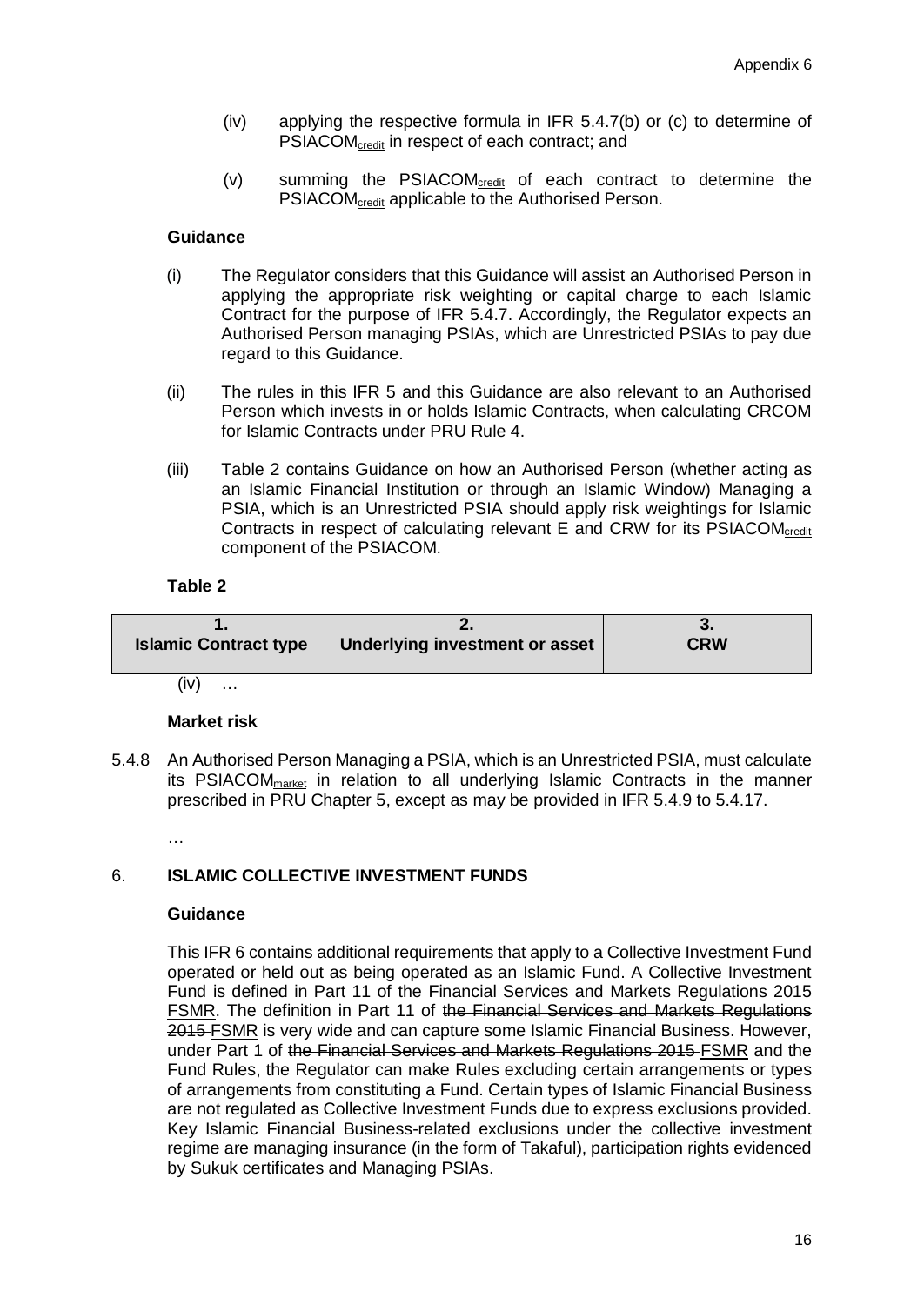# 6.1 **Application**

6.1.1 (a) …

### **Guidance**

- (i) The Fund Rules contains the key requirements relating to the management and operation of conventional Collective Investment Funds. These Islamic Finance Rules set out the additional requirements that apply where such a Fund is managed or held out as being managed as an Islamic Fund. There are other requirements that apply to Authorised Persons managing Islamic Funds which are found in other modules of the ADGM-Rulebooks issued by the Regulator, such as the GEN Rulebook, COBS Rulebook and PRU Rulebook.
- $(ii)$  …

# **Fund's constitutional documents**

6.1.3 (a) …

### **Guidance**

See Guidance note (iii) under IFR 6.2.1. Although the Fund Managers of Exempt Funds and Qualified Investor Funds are not subject to the requirement for the appointment of a Shari'a Supervisory Board for such a Fund, they would need to ensure that the Exempt Funds or Qualified Investor Funds they manage continue to meet the Shari'a requirements applicable to the relevant Fund. They may use a member of the Shari'a Supervisory Board appointed at the firm level for the purposes of ascertaining compliance with the Shari'a requirements. The manner in which they demonstrate to the Unitholder of the Exempt Fund or Qualified Investor Fund as to how they achieve such compliance is a matter left to negotiation (i.e. subject to contractual terms) between the Unitholders and the Fund Manager.

### **Islamic Financial Business policy and procedures manual**

…

- 6.1.4 The Fund Manager of an Islamic Fund must implement and maintain an Islamic Financial Business policy and procedures manual for the Fund which addresses the following matters:
	- (a) the manner in which the compliance function will be undertaken, in respect of Shari'a compliance;
	- (b) the manner in which the Shari'a Supervisory Board will oversee and advise in regard to the Islamic Financial Business conducted by the Fund Manager;
	- (c) the manner in which Shari'a Supervisory Board fatawa fatwa, rulings and guidelines will be recorded, disseminated and implemented and the internal Shari'a review undertaken;
	- (d) …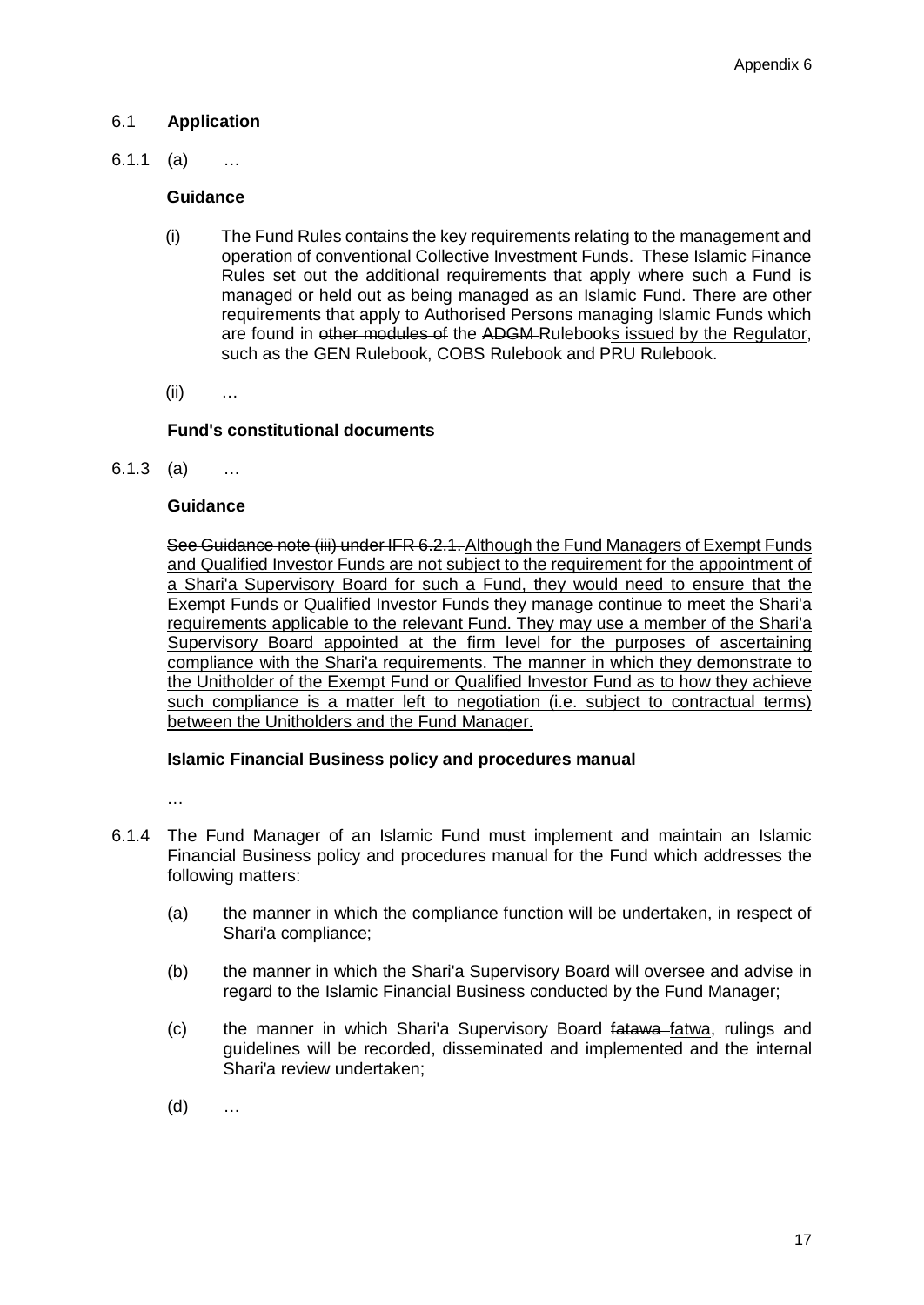### 6.2 **Shari'a Supervisory Board for an Islamic Fund**

- <span id="page-17-0"></span>6.2.1 (a) A Fund Manager of a Domestic Fund that is a Public Fund must, subject to  $IFR$ 6.2.[16.2.1\(](#page-17-0)c), appoint a Shari'a Supervisory Board to its Fund that meets the following requirements:
	- (i) the Shari'a Supervisory Board has at least three members;
	- (ii) the members appointed to the Shari'a Supervisory Board are competent to perform their functions as Shari'a Supervisory Board members of the Fund;
	- (iii) any appointments, dismissals or changes in respect of members of the Shari'a Supervisory Board are approved by the Governing Body of the Fund Manager; and
	- (iv) no member of the Shari'a Supervisory Board is a director or Controller of the Fund or its Fund Manager.
	- (b) A Fund Manager may comply with the requirement in  $IFR 6.2.16.2.1(a)$  $IFR 6.2.16.2.1(a)$  $IFR 6.2.16.2.1(a)$  by appointing to the Fund the same Shari'a Supervisory Board as it has appointed to itself as an Authorised Person (and whether acting as an Islamic Financial Institution or through an Islamic Window) in accordance with IFR 3.5.2, provided the requirements in IFR 6.2.1(a) are also met.
	- (c) A Fund Manager is not required to comply with the requirement in  $IFR 6.2.1(a)$ where it relies, for the purposes of making investments for the Fund, on a widely accepted Shari'a screening process such as investing in securities included in, or recognised by reference to, an Islamic index, sukuk, or treasury instruments issued by a Shari'a-compliant financial services provider regulated by an international recognised and reputable financial services regulator.

### **Guidance**

- (i) In appointing a Shari'a Supervisory Board for the purposes of  $IFR 6.2.1$  (a), the Fund Manager should consider the previous experience and qualifications of the proposed Shari'a Supervisory Board members to assess whether the proposed Shari'a Supervisory Board member is competent to advise on the activities undertaken by the Islamic Fund. If the Fund Manager is appointing the same Shari'a Supervisory Board as it has appointed to the firm pursuant to **IFR 6.2.1(b), the Fund Manager should still consider whether the requirements** in both (a) and IFR 3.5.2(a) and IFR  $6.2.1(4)$  are met in respect of that board.
- (ii) …
- (iv) A Foreign Fund Manager may not be able to take advantage of  $IFR 6.2.1(b)$ , unless it has a Shari'a Supervisory Board appointed at the firm level. In contrast the Authorised Fund Manager of a Foreign Fund will be able to use its Shari'a Supervisory Board to meet the Shari'a Supervisory Board requirement relating to the Fund as set out in  $IFR 6.2.1(b)$ .
- 6.2.2 (a) Subject to 6.2.2(b), the Fund Manager of a Fund must document the Fund's policy in relation to:
	- $(i)$  …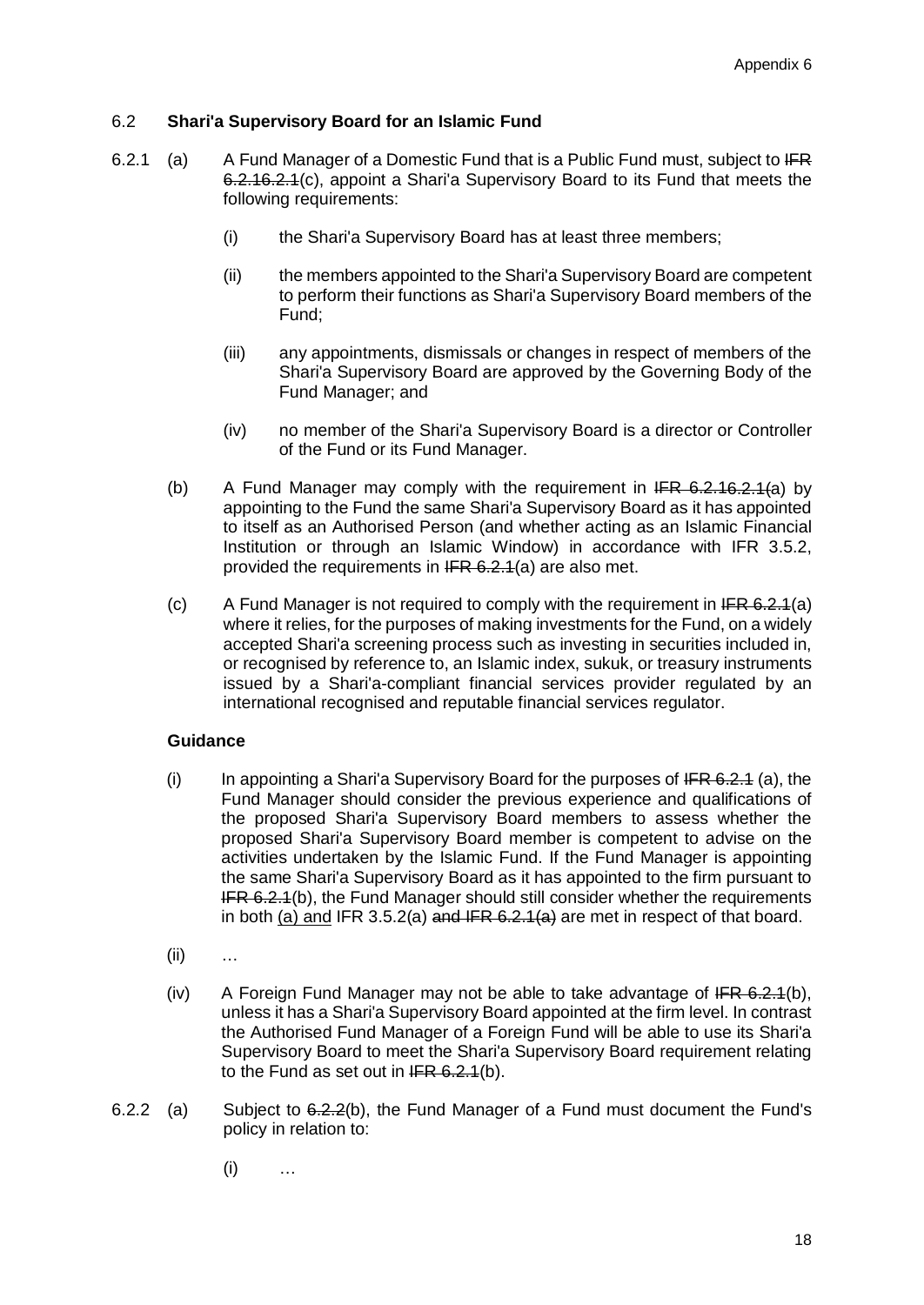- (b) If the Fund Manager, pursuant to IFR 6.2.1(b), appoints to the Fund the same Shari'a Supervisory Board it has appointed to the firm, the documents required under IFR 6.2.2 (a) must be included in or otherwise form part of the records required under IFR 3.5.3.
- 6.2.3 (a) Subject to IFR 6.2.3(b), the Fund Manager of a Fund must establish and retain, for six years, records of:
	- $(i)$  ….
	- (b) If the Fund Manager, pursuant to IFR [6.2.1\(](#page-17-0)b), appoints to the Fund the same Shari'a Supervisory Board it has appointed to itself as an Authorised Person (and whether acting as an Islamic Financial Institution or through an Islamic Window), the records required under IFR 6.2.3(a) must be included in or otherwise form part of the records required under IFR 3.5.4.

…

### 6.4 **Internal Shari'a review**

6.4.1 (a) The Fund Manager of a Domestic Fund that is a Public Fund must perform an internal Shari'a review to assess the extent to which the Fund complies with fatawa fatwa, rulings and guidelines issued by the Fund's Shari'a Supervisory Board.

(b) …

# 6.5 **Additional disclosure in a Prospectus of an Islamic Fund which is a Public Fund**

….

6.5.1 A Fund Manager of an Islamic Fund which is a Public Fund must state in the Fund's Prospectus:

….

### **Guidance**

- (i) …
- (ii) The Fund Manager should provide sufficient details setting out the basis upon which the Fund has been approved and certified as Shari'a compliant by its Shari'a Supervisory Board. Such details should include the basis of the underlying principles, i.e. the Fatawa Fatwa or rulings, including reference to any relevant Ijtihad, Ijma, Qiyas or other. Where applicable, reference should be made to any Islamic indices to be used. In addition, where applicable, the screening process and any filters used should be identified.
- $(iii)$  …

….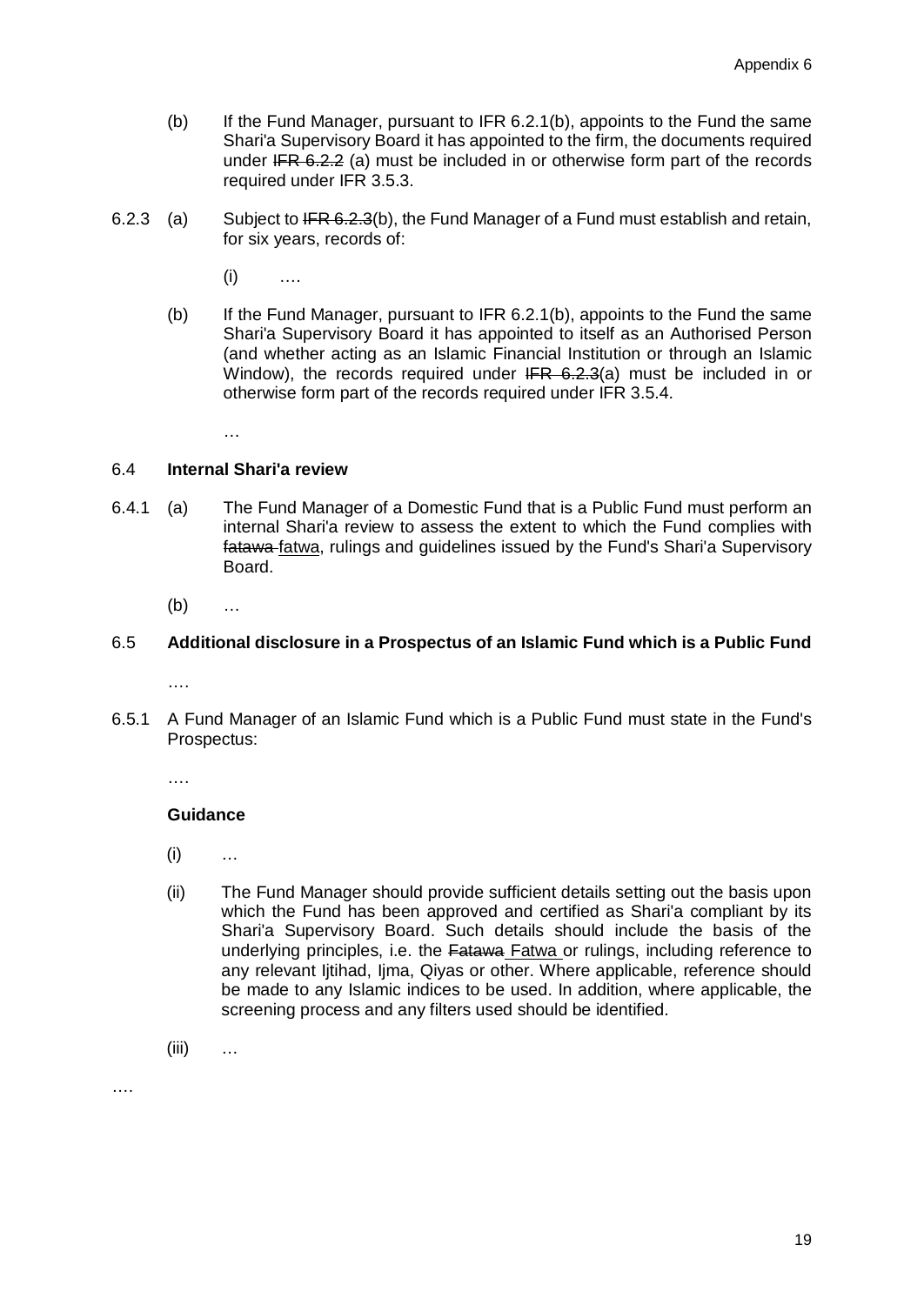# 7. **OFFERS OF ISLAMIC SECURITIES**

### 7.1 **Application**

- 7.1.1 (a) Subject to IFR 7.1.1(b) below, this IFR 7 applies to any Authorised Person who Offers Islamic Securities in the ADGM, unless the Offer is an Exempt Offer.
	- (b) A Person making an Offers of Islamic Securities in the ADGM must comply with the requirements in the Financial Services and Markets Regulations 2015FSMR and the Markets Regulations 2015 and the MKT Rulebook except to the extent otherwise provided in this IFR 7.
	- (c) Islamic Securities, for the purposes of this IFR 7, do not include Units of an Islamic Fund.

### **Guidance**

- (i) IFR 7 applies to any Authorised-Person that makes a Prospectus Offer Offers of Islamic Securities in ADGM.
- (ii) When an Authorised Person Offers Islamic Securities in ADGM, IFR 7 applies irrespective of whether such Authorised Person is an Islamic Financial Institution, acts through an Islamic Window or is a conventional institution. A conventional institution may be held to offer Islamic Securities where it acts as the underwriter of an issuance of Sukuk or where it elects to act as the obligor under a Sukuk issuance.
- (iii) The issue of Securities is not an activity that constitutes a Regulated Activity. Therefore, the activities such as the issue of Shares, Debentures (Sukuk) or Warrants do not attract the Regulated Activity prohibitions in the Financial Services and Markets Regulations 2015 FSMR. However, tThe Offer of Securities, however, is an activity to which the Financial Services and Markets Regulations 2015FSMR and the MKT Rulebook apply. Under the Financial Services and Markets Regulations 2015FSMR, a Person making an Offer of Securities in the ADGM is subject to numerous disclosure requirements, unless exempt.
- (iiiv) Offers of Islamic Securities which are Units of a Fund are not subject to the requirements in this IFR 7 because the Financial Services and Markets Regulations 2015FSMR and Fund Rules provide for such activities to be regulated. IFR [6](#page-15-0) sets out additional requirements that apply to the Fund Manager when Offering Units of an Islamic Fund.
- (iv) The definition of the term Islamic Securities is in GLO.
- …

# 7.3 **Continuousing disclosure relating to Islamic Securities**

7.3.1 The Reporting Entity responsible for Islamic Securities must, without delay, disclose to the markets and the Regulator Disclose details of any changes to the membership of its Shari'a Supervisory Board, the identity, qualifications and experience of any new Shari'a Supervisory Board members and the identity of any Shari'a Supervisory Board members who resign or are dismissed.